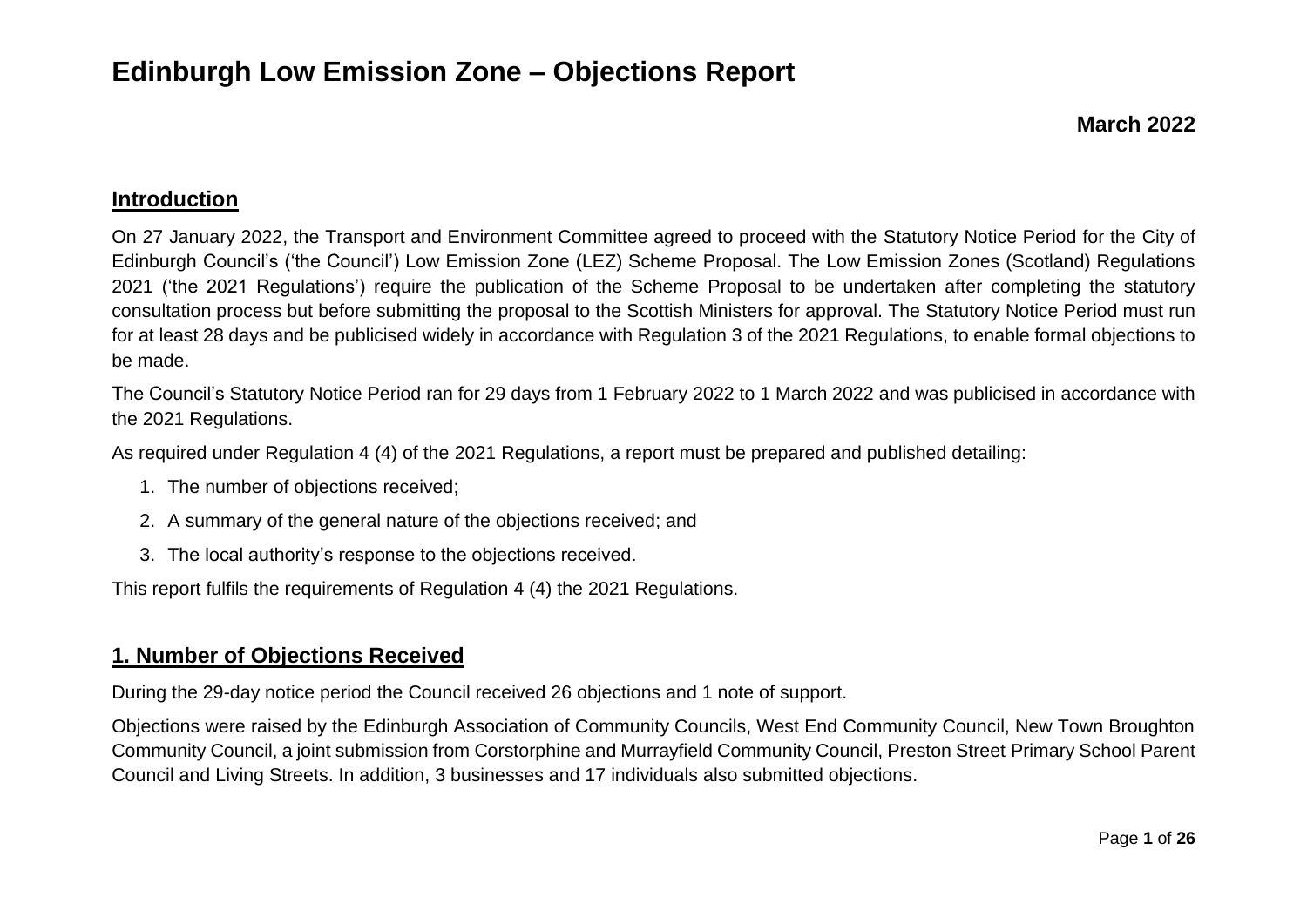A petition was received from an individual, but this did not meet the Council's criteria to be recorded formally as a petition. The petition did not provide full names of signatories or confirm that signatories were over 16 and lived in Edinburgh. As a result, the petition was recorded as 1 objection from an individual.

### **2 & 3. Summary of Objections Received and the Council's Responses**

Following the Statutory Notice Period, the Council has reviewed and assessed all the objections received. The Council has observed that the nature of the objections can be summarised under a number of key themes.

These themes are summarised in this section of the report, together with the Council's response to the matters raised by the objections:

- Boundary
- National and Local Time-Limited Exemptions
- Impact on Individuals & Businesses
- Evidence Base and Modelling Uncertainty
- Consultation, Engagement and Legal Process
- Need for a Low Emission Zone
- LEZ funding and Impact on Council Budget
- Vehicle Types and Emission Standards
- Carbon Emissions
- Other Measures to Improve Air Quality
- Alignment with Taxi and Private Hire Car (PHC) licensing standards

Several the objections made reference to more than one of these themes, others were more specific and related to a practical issue or implication which was personal to the individual objector.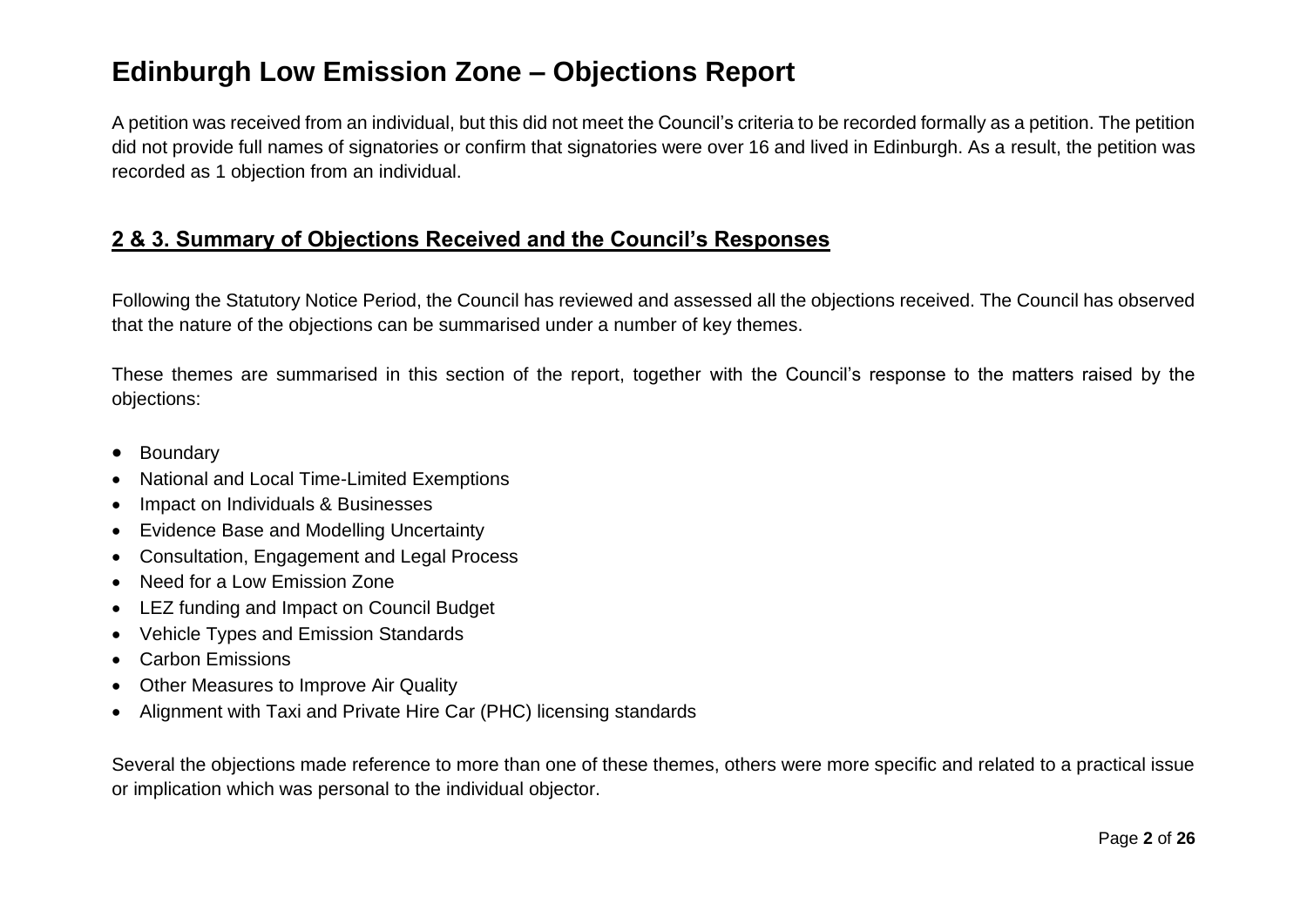### **Boundary**

The most common theme of objection related to the Scheme boundary; predominately in relation to its size and potential future traffic displacement impacts, as well as a concern that it may have a detrimental impact on individuals and children's health and wellbeing due to the potential increase in polluting traffic diverting around the boundary. See also Impacts on Individuals & Businesses and Evidence Base sections.

Objectors who raised an issue with the boundary indicated preferences for a boundary at various spatial scales, including an Extended Urban Area, and larger or smaller City Centre boundaries, compared to the Scheme boundary. Some concerns were raised about the cumulative impact of transport and planning related development in the city and its impact on the City Centre.

The National Modelling Framework (NMF), which was devised to provide consistency in evidence across Edinburgh and the other cities implementing LEZ (Aberdeen, Dundee and Glasgow), showed that although there could be localised impacts in the West End area, these were short lived. Further appraisal work concluded that these concerns did not outweigh the benefit of the scheme overall. Air quality modelling and assessments of pollutant concentrations by schools (including Preston Street Primary School) and nurseries provided evidence that adverse impacts were not anticipated in these areas.

The Options Appraisal work undertaken in accordance with the National Low Emission Framework considered several boundary options, presented to the Council's Transport and Environment Committee ('the Committee') in June 2021. In this Appraisal, an Extended Urban Area boundary and a smaller City Centre boundary were examined. Both of these options were excluded due to evidenced air quality impacts around the Central Air Quality Management Area and there is evidence that indicates air quality benefits of a City Centre LEZ would extend beyond the immediate boundary. In appraising options proportionality in Scheme design and Scheme benefits was a key principle, in cognisance of socio-economic impacts and all Scheme objectives

Minor alterations to the proposed city centre boundary were also explored following agreement by the Committee in October 2021 to explore the Scheme's contribution to reducing greenhouse gases. Boundary changes in the West End and south-east were found to lead to significant increases in the length of diversion route for non-compliant traffic and did not resolve displacement impacts. Extending the boundary in the north east to include Calton Hill would have negligible carbon impact, according to the National Modelling Framework (NMF). The evidence presented indicated that no changes to the boundary could be justified.

It should also be noted that there are two objectives of the LEZ Scheme which relate directly to the implications of the LEZ boundary. These are: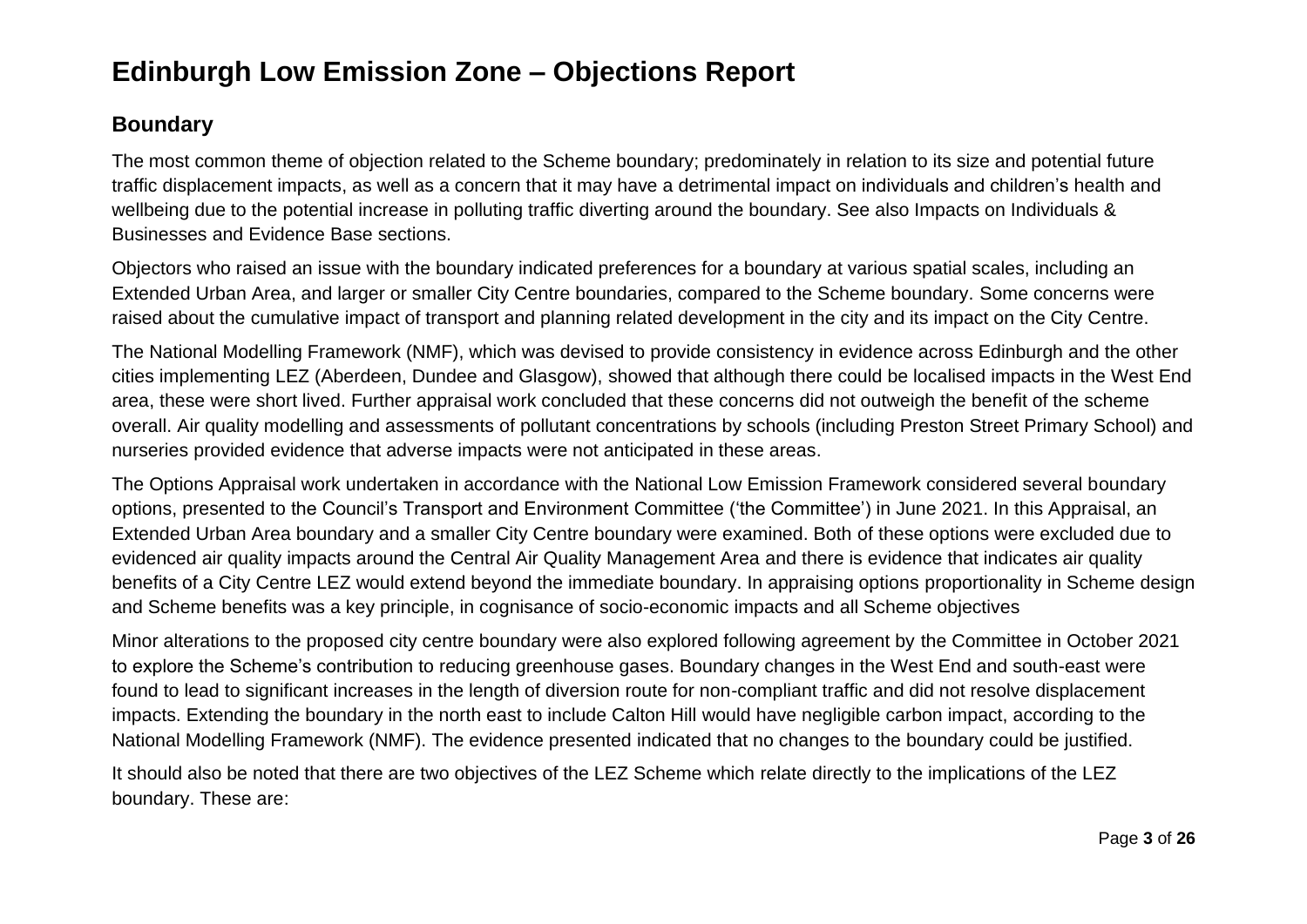- Minimise the impact from traffic displacement across the city's transport network, related to the LEZ Scheme; and
- Strategically align with the Council's sustainable transport, active travel and placemaking objectives.

In respect of these objectives and previously raised concerns about traffic displacement, Committee has also agreed to the development of a Network Management Strategy (NMS). Officers will continue to consider all feasible and proportionate options for the NMS and will recommend suitable changes, on an evidence-driven basis. Officers will also engage with key stakeholders, including Community Councils, in the development and delivery of the NMS. The NMS would be delivered under the appropriate environmental impact legislation as per the Strategic Environmental Assessment. Strategically aligning the LEZ with the Council's sustainable transport and placemaking plans will also ensure that traffic management and improving the environment within the City Centre is at the core of the LEZ.

A LEZ annual progress report is required by the Regulations on the operation and effectiveness of the Scheme. This will link to a robust monitoring regime that will inform the NMS and may cover public transport journey times, traffic surveys and public opinion surveys as well as the Council's well-established air quality monitoring network.

Other wider elements of the LEZ Scheme implementation will also assist with addressing concerns that have been raised about the boundary, as detailed below.

During the grace period the developing communication and signage strategy will be implemented. Statutory entry/exit signs are required at the LEZ boundary and early warning signs may be placed on key routes leading to the LEZ, at the discretion of the Council. A communications and engagement campaign will focus on promotion of support funds available for adapting to the LEZ and promoting the benefits of cleaner air and use of sustainable travel.

In conjunction with the 2021 Regulations and associated guidance, Automatic Number Plate Recognition cameras and Mobile Enforcement Vehicles will be utilised as the basis of enforcement on the boundary. The Councils Local Enforcement Strategy, previously considered by Committee, aims to meet financial best value principles, minimise unnecessary costs where possible and be flexible, so that equipment can be adapted to meet the evolving needs of the Scheme or for different purposes as needs change over time. In the first instance synergies with the Public Space CCTV network upgrade, which is part of Smart Cities Scotland, is being explored.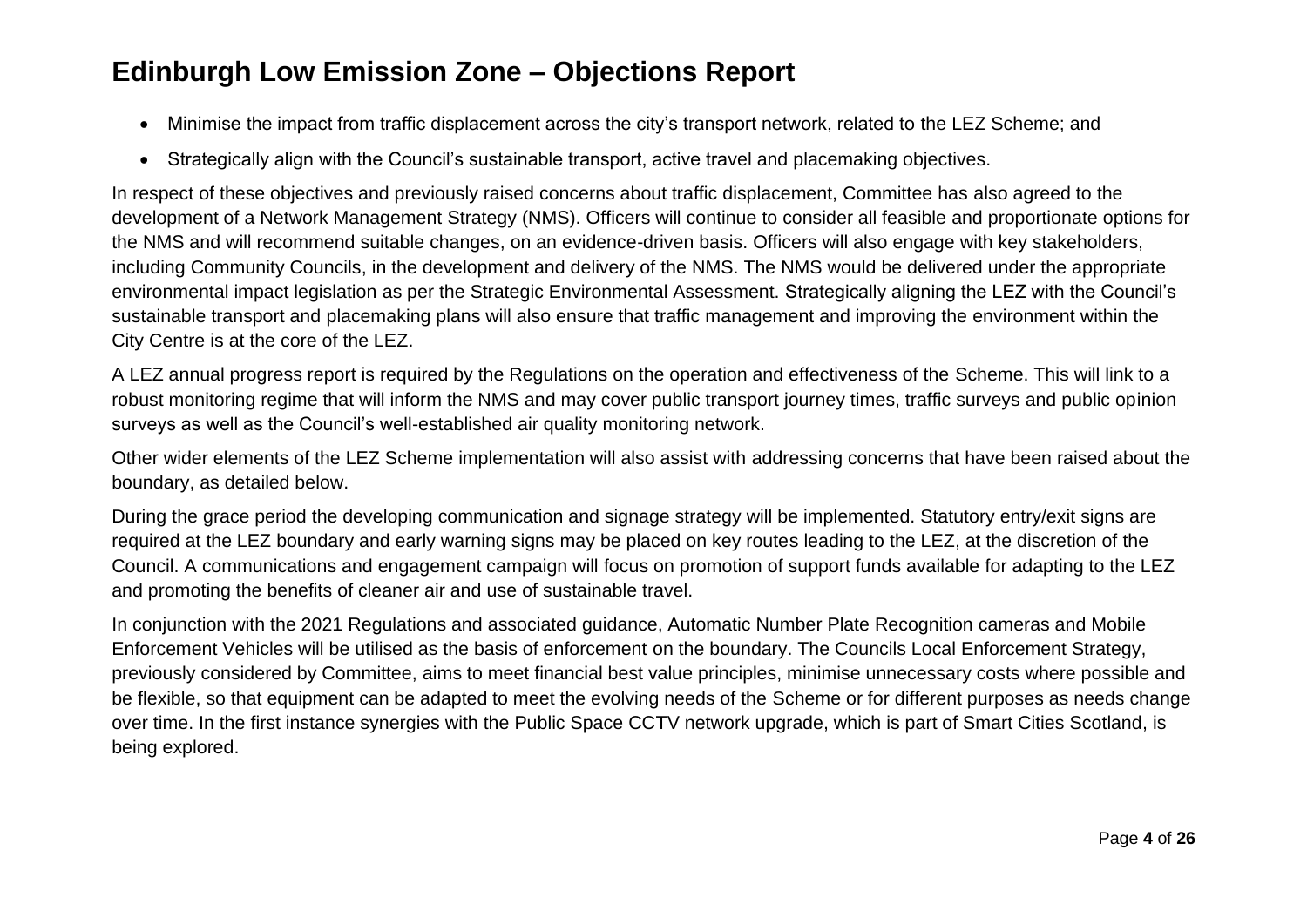#### **Detailed commentary of concerns raised regarding the boundary:**

Three Community Councils objected to the LEZ on the basis that the boundary was considered to be too small and should be larger.

Corstorphine Community Council, Murrayfield Community Council and the Edinburgh Association of Community Council's (EACC) indicated that the Extended Urban Area boundary was preferred, while New Town and Broughton Community Council indicated that a larger City Centre boundary was preferred, to include Calton Hill.

#### West End

The West End Community Council, Living Streets Edinburgh and other individual objectors raised concerns relating to displacement impacts of the Scheme boundary proposal in the West End. The area has long-standing and historic traffic patterns and serves key routes within the city centre, despite its residential character and forms part of the Central Air Quality Management Area. An individual also raised a concern about diverting traffic onto Moray Feu setted streets which is part of the World Heritage Site.

Detailed analysis of façade modelling showed that new exceedances are expected at the façade at Palmerston Place. However, the future scenario (after LEZ fully embedded) does not indicate any exceedances in this area, or at most facades across the entirety of the boundary. This is likely to be due to less non-compliant traffic needing to use the diverted route, as well as vehicle standards generally improving. The analysis also found similar results for sensitive receptors such as schools and nurseries.

The West End Community Council raised additional concerns about cumulative traffic impact from changes in the traffic network in the West End (e.g. Trams and CCWEL) that they feel have not been recognised and addressed.

#### North East

The New Town and Broughton Community Council as well as other objectors raised concerns about displacement impacts around Calton Hill, and that the boundary should be redrawn in this area.

#### South East

Preston Street Primary School Parents Council and other objectors raised concerns about the potential displacement impacts outside Preston Street Primary School, and that the mitigation measures proposed are not sufficient to protect the health and wellbeing of children.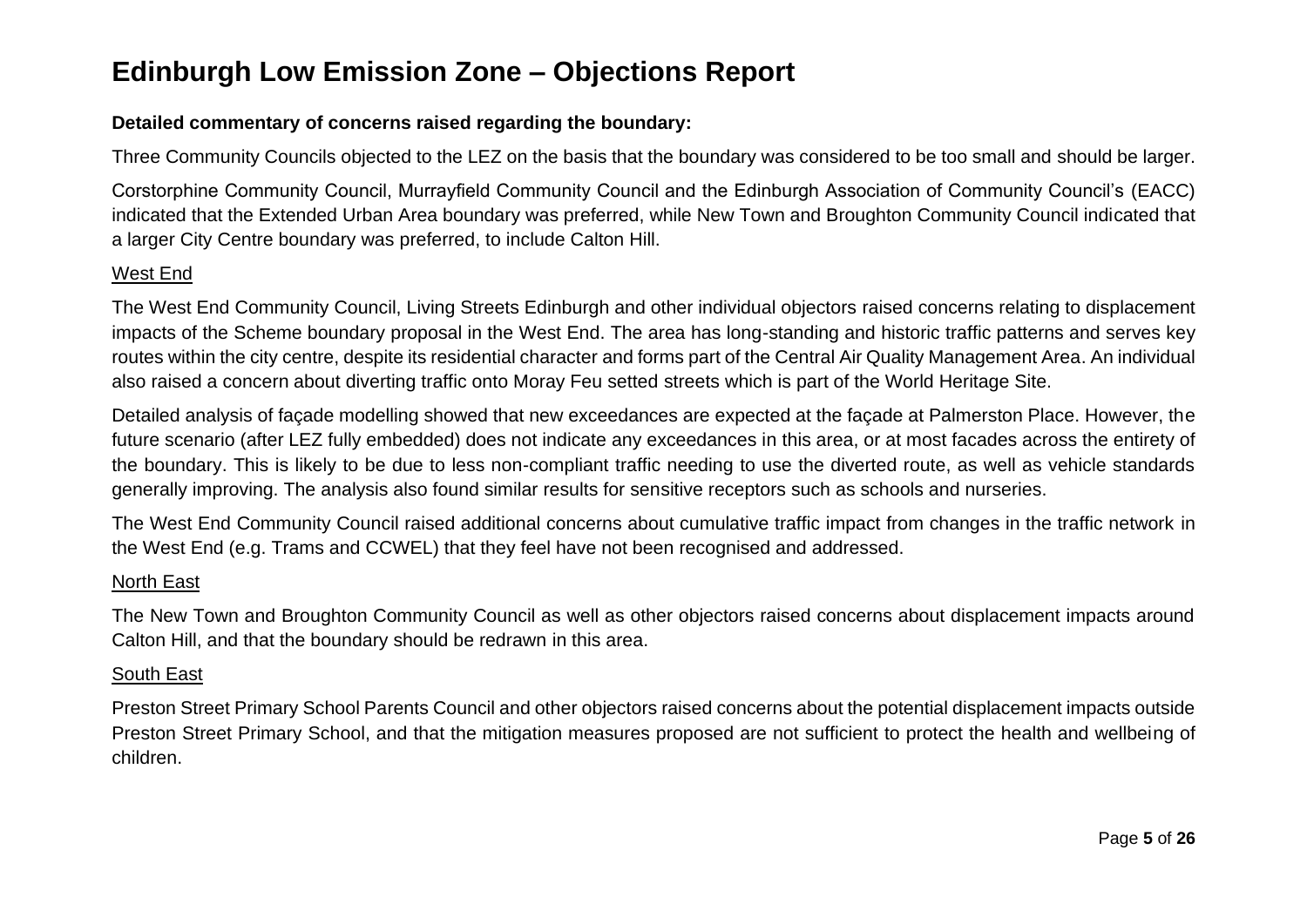One objector stated that the boundaries are poorly sited and will have a detrimental impact on the health, wellbeing and the rights of children due to the increased polluting traffic diverted.

#### **Mitigation Measures:**

Officers will continue to consider all feasible and proportionate options via the LEZ Network Management Strategy (NMS). The NMS is designed to mitigate potential displacement impacts and will continue to recommend suitable changes, on an evidence-driven basis.

Central to the NMS is to monitor and evaluate displacement impacts strategically around the entire boundary following an evidenceled approach, before specific solutions can be identified.

Consultation and engagement highlighted additional areas at/near to the boundary for which enhanced monitoring and evaluation could be utilised to inform the process of identifying potential solutions, as outlined below. Convincing evidence and wider stakeholder support for such solutions is required

Mitigation measures across all areas, including the West End, north-east and south-east, alongside previously identified measures will be further developed, following an evidence-led approach and with stakeholder support.

#### West End Mitigation

The West End (generally but not exclusively streets between the A8 at Haymarket Terrace and A90 at Queensferry Road) has been cited as an area of concern. The area has long-standing and historic traffic patterns and serves key routes within the city centre, despite its residential character. Potential displacement impacts of LEZ in this location should be considered strategically and in relation to wider complexities of citywide network management.

Officers recommend exploring potential solutions in the West End, considering that further traffic modelling assessments and stakeholder support would be required before design and implementation and that there are other significant projects planned in this area, such as the under City Centre West-East Link (CCWEL) active travel scheme under construction.

LEZ will collaborate with CCWEL to collect further traffic modelling evidence to inform any future potential impacts the Scheme will have on the road network. Evidence from future traffic modelling and surveys could be used to determine a separate project, using instruments such as Experimental Traffic Regulation Orders (ETROs).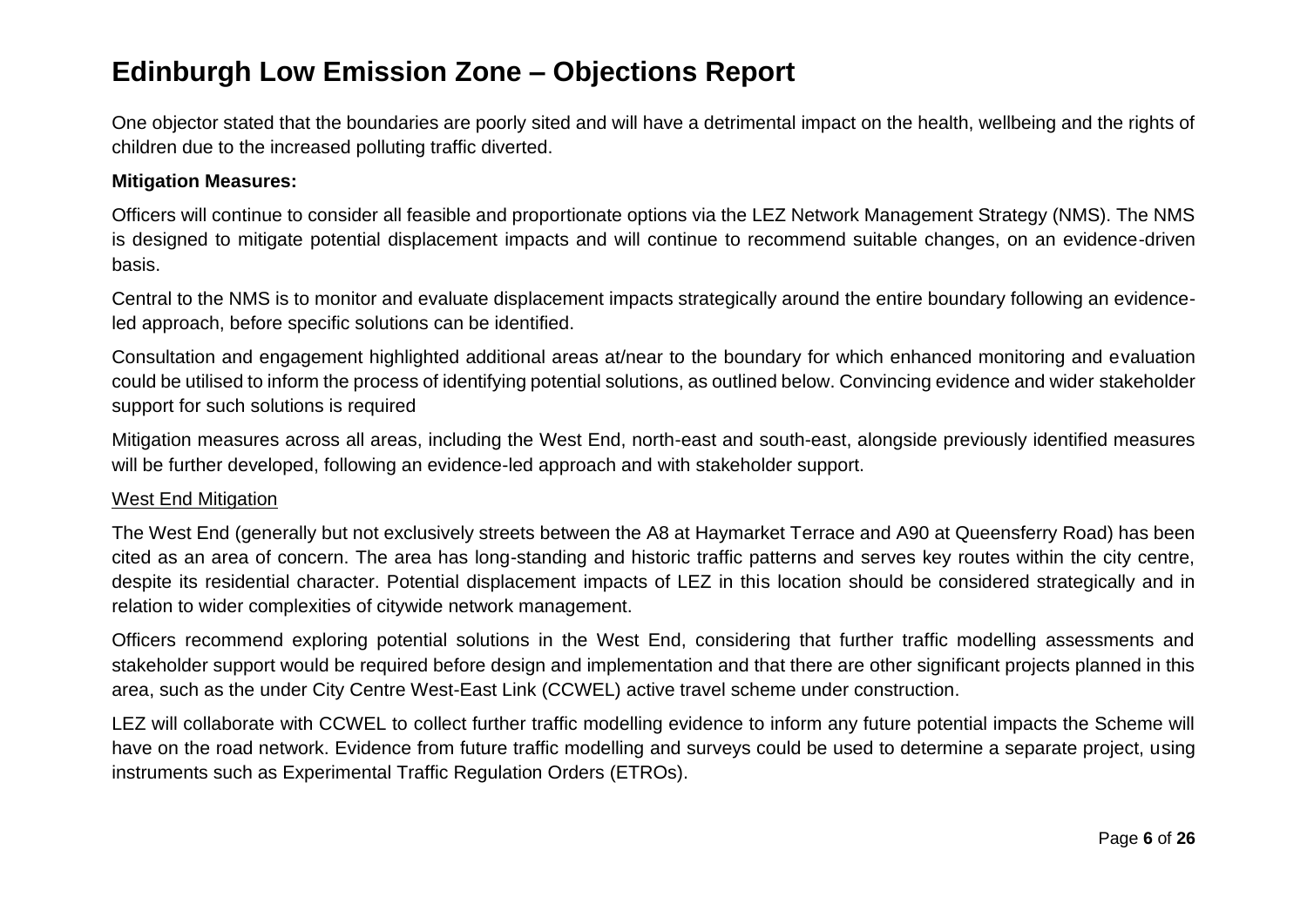An interim solution for Tollcross Junction is being costed in the first instance, to provide a logical and effective diversion route for noncompliant traffic. Measures being costed include, re-alignment of kerbs/resizing of island, repositioning of bollard and signal heads and carriageway patch. It is recognised that a major overhaul of Tollcross Junction is required in the long term.

Changes to Morrison Street are being costed to provide a logical and effective diversion route for non-compliant traffic. Measures being costed include redesign of junction at Morrison Link/Morrison Road, redesign of junction at Torphichen Street/Morrison Street/Gardner's Crescent and road markings on Morrison Street to permit two-way traffic. Any changes would consider other requirements such as for loading and taxi rank access.

LEZ will continue engagement with Tollcross Primary School and other stakeholders in the area around planned Active Travel measures, in relation to LEZ delivery timelines.

#### North-East Mitigation

The NMS will take on board key concerns about displacement impacts around Calton Hill and Holyrood Park.

A signposted diversion route will be made around the whole Scheme boundary. In the north-east this will follow London Road and Abbeyhill/Abbeymount to mitigate potential displacement impacts through residential areas on Calton Hill.

#### South-East Mitigation

At Preston Street Primary School mitigations will be explored to address concerns relating to safety, improving amenity for school children and parents following lessons learned by Travelling Safely measures already in place.

Preliminary analysis has outlined various potential measures including but not limited to; permanent widening of pavements around the school, prioritisation of traffic signalling around school pick up/drop off times to pedestrians, additional traffic calming measures and others.

Such measures will be delivered as part of the Road Safety programme, in collaboration with the LEZ.

#### **Conclusion:**

In conclusion, the Council officers have carefully considered the objections received with respect to the boundary and have concluded that no changes can be justified given the rationale, analyses and evidence that have been used to develop the LEZ Scheme.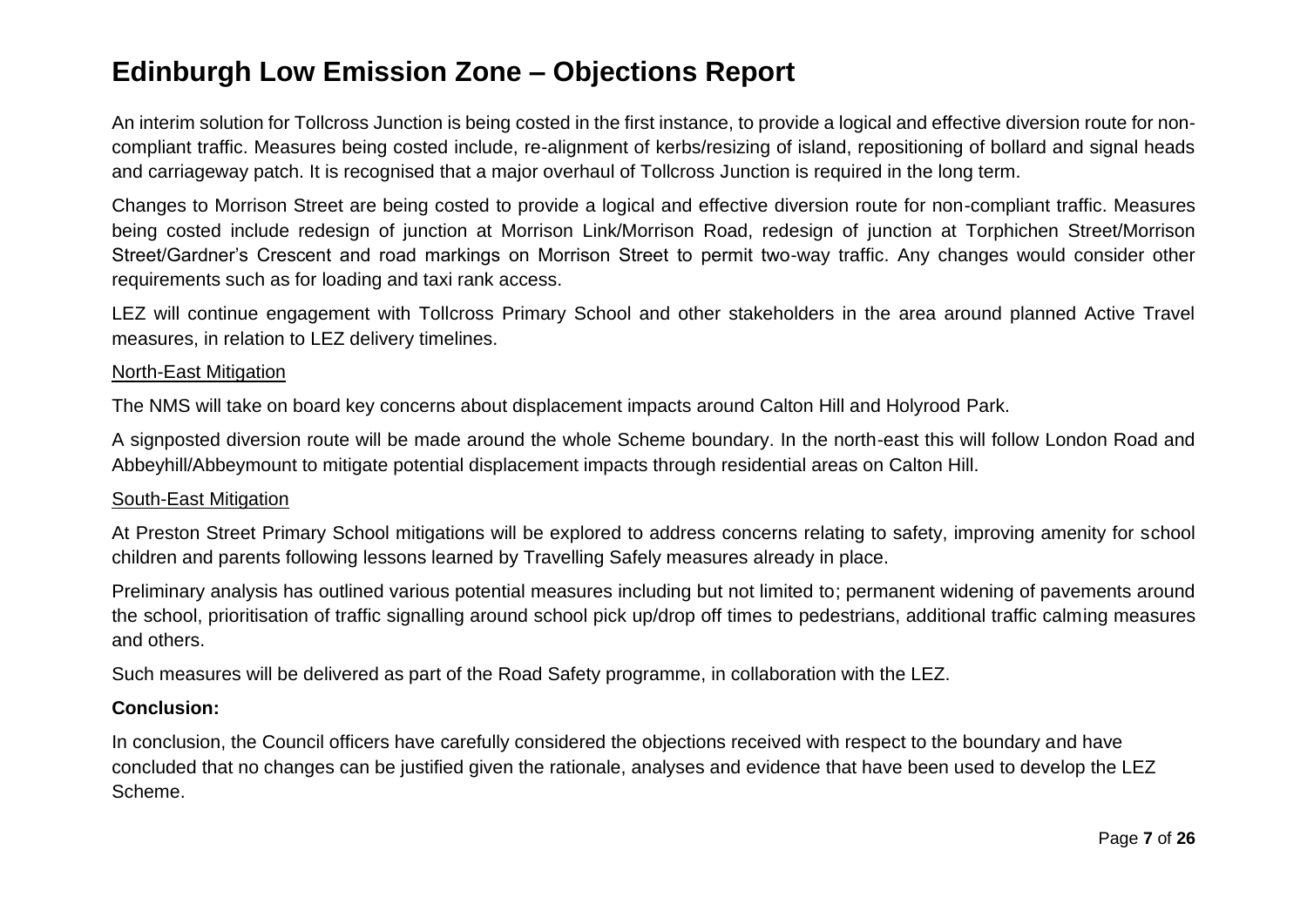### **National and Local Time-Limited Exemptions**

Some objectors made comments about the national exemptions; however, these are prescribed in the 2021 Regulations and the Council has no powers to amend them.

Objections received around 'local time-limited exemptions' tended to relate to individuals' personal circumstances, for example in relation to accessing the LEZ for night-shift work, or the impact on those with hidden disabilities.

Granting local exemptions, in addition to the national exemptions, risks undermining the overall benefits of the Scheme. The Council's proposed approach to local exemptions is expected to ensure that local exemptions would only be issued or permitted on a case-by-case basis and only in exceptional circumstances. It is unlikely that these criteria would apply to situations of a personal nature.

The Scottish Government provides [LEZ Support Funds](https://www.lowemissionzones.scot/funding) to help mitigate adverse financial impacts of Scotland's LEZs. The availability of these funds will help off-set the impact of the scheme for persons falling into this category. On balance, this is considered to provide a reasonable safeguard.

One objection relating to a hidden disability requested that consideration of a local exemption was necessary as they did not possess a blue badge. The Council's LEZ webpage on exemptions has now been updated to link to the Council's blue badge webpage, to encourage eligible individuals to explore whether they could apply for this national LEZ exemption. All applications for blue badges will be considered according to national policy and may be applied for on the [Council's dedicated webpage.](https://www.edinburgh.gov.uk/parking-permits/request-blue-badge-1)

Taking account of the objections received and previous consultation feedback, it is recommended that Council officers establish a LEZ Local Exemption Advisory Panel (LEZ-LEAP). This panel will meet quarterly as part of the Council's LEZ Delivery Group, and will consider requests for local time-limited exemptions.

Overall, taking account of recommendations to establish a LEZ-LEAP, and national exemptions and support funds in place, the Council does not consider that objections relating to the proposed local exemption approach can be upheld on this basis.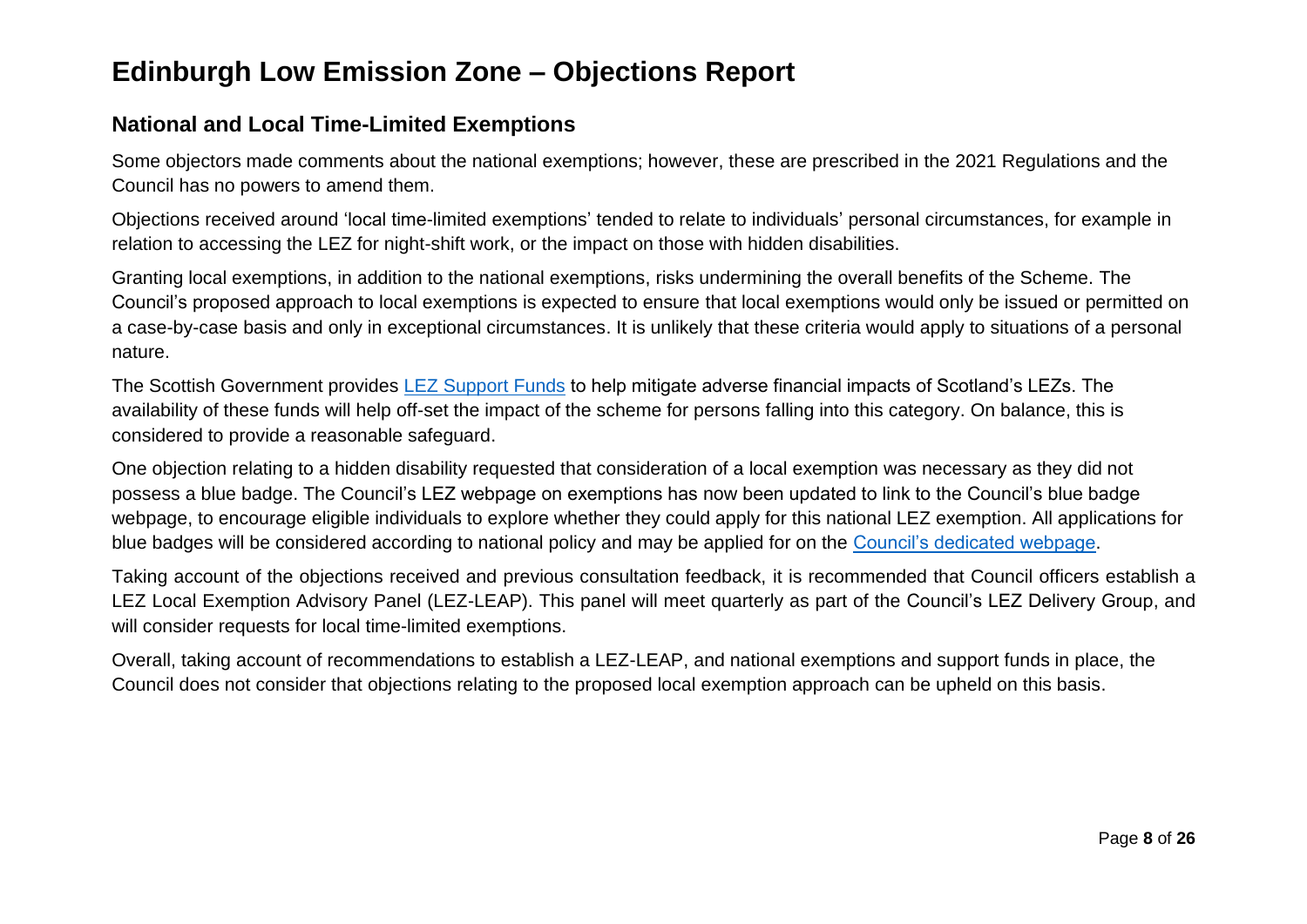#### **Impact on Individuals & Businesses**

Some of the objections received related to the impact on individuals and businesses and tended to raise issues which were financial in nature and related to the cost of complying. One objection raised a concern about the accuracy of the Integrated Impact Assessment (IIA) as it was suggested that it understates the negative air quality and health impact of the traffic diverted along the boundaries, particularly on children.

The IIA helped inform the final design of Edinburgh's LEZ by presenting potential impacts arising from its introduction. It considered a range of consequential impacts and assessed them on equality, human rights (including the rights of children and young people), the environment and climate change. The IIA utilised the NHS Lothian Integrated Impact Assessment guidance as an effective mechanism for meeting requirements of the NLEF and the Equality Act 2010 (Specific Duties) (Scotland) 2014.

The IIA concluded that the LEZ has the potential to cause a range of positive and negative impacts, from improving health of society to potentially reducing access to the city centre for those who rely on private vehicle transport. The most significant impact of the LEZ will be the improvement in air quality and the resulting health benefits to residents, visitors and workers. The LEZ also has a potential positive health impact through encouraging the use of active travel and public transport for certain trips and changing existing travel behaviours.

Given the focus of the IIA to look at how protected groups are potentially differentially affected, there are instances where the LEZ could disproportionately affect some groups in society. For example, those who have a diminished ability to upgrade to a compliant vehicle due to low income, including people on benefits, single parents, or disabled people. The assessment concluded that, despite the health benefits, protected members of society can be negatively impacted by the LEZ but that these impacts can be removed or mitigated through considerate decision making at national and local level.

Nationally, the LEZ Support Fund, retrofitting schemes and exemptions outlined in the 2021 Regulations all look to reduce negative impacts of LEZs. In addition, the locally applied 2-year grace period will help mitigate the impacts, allowing additional time for residents and businesses to adapt or comply with LEZ requirements.

Working in partnership with Scottish Government and Transport Scotland, the Council has developed a Scheme where any potential negative impacts of the LEZ are considered to be minimised.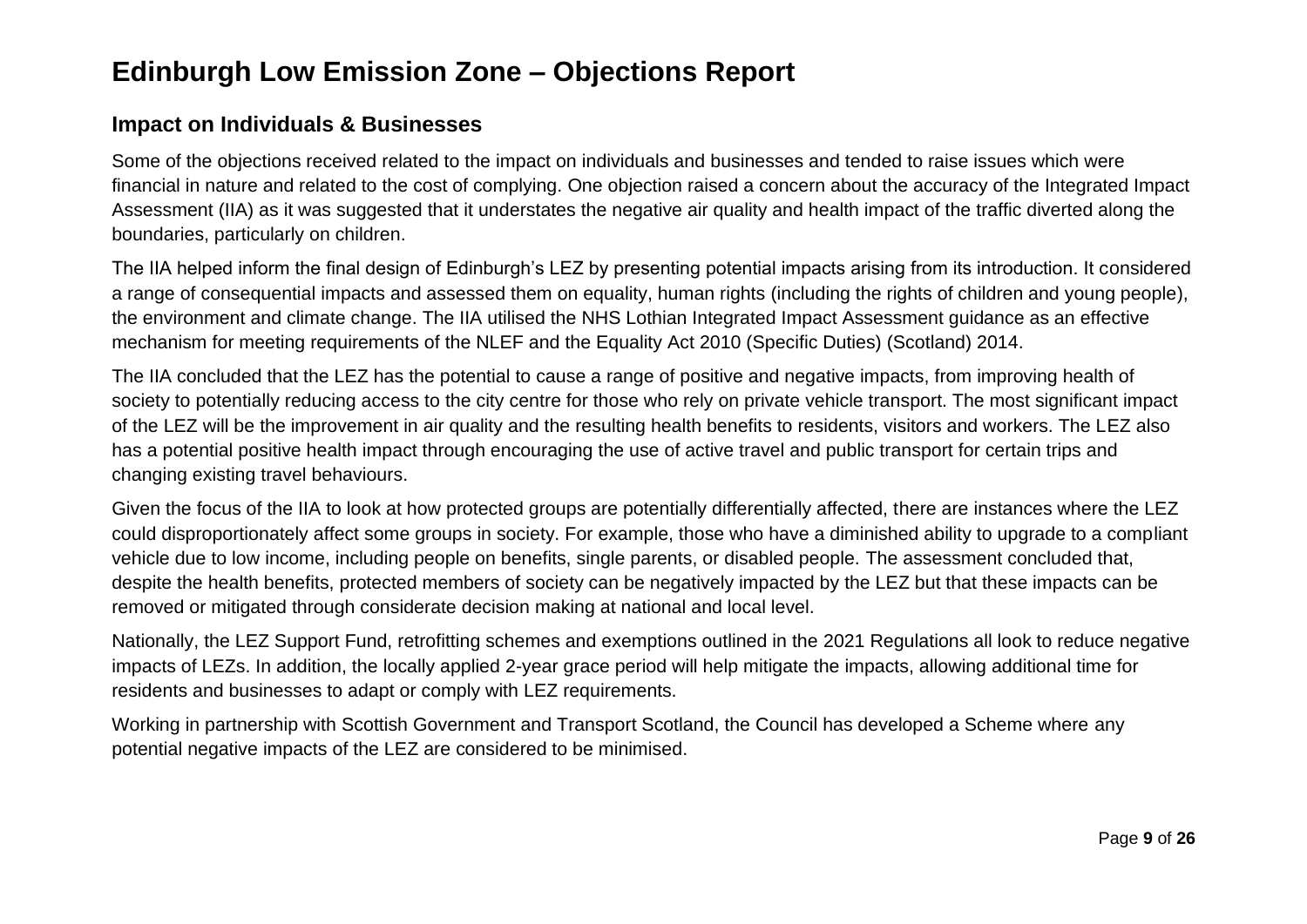Overall, taking account of objections relating to impact on individuals and businesses and support funds available, the Council does not consider that objections relating to impact on individuals and businesses can be upheld.

#### **Evidence Base and Modelling Uncertainty**

Some objectors made comments on modelling uncertainty, one commented about the removal of monitoring equipment and a comment was also made on the accuracy of the IIA.

The Council has worked in close partnership with the Scottish Environment Protection Agency (SEPA), Transport Scotland and the Scottish Government to assist in the success of the National Modelling Framework (NMF), to provide the quantitative evidence for assessing criteria for LEZ development, as a standard across the whole of Scotland.

The four-cities NMF models have relied on accurate, high quality, local fleet composition data and up-to-date emission factors, to build a robust evidence base. The NMF approach ensured that data was collected over a sufficiently large area to inform the model build and collect detailed vehicle categorisation information. The NMF model outputs have been produced at a resolution that offers evidence derived from accurate and insightful information, which also included future prediction modelling to evaluate the impact of natural and planned improvements to the fleet.

The outputs and predictions made within any model are subject to uncertainty, however methods and testing can be applied to limit this, including a verification process where monitoring data is used to check the model performance.

SEPA worked with University of Glasgow and University of Bergamo on methods to help address model uncertainty. This utilised a statistical technique to describe the behaviour of the model and resulted in implementing methods to establish the risks posed to predictions from uncertainty with a number of factors e.g. future emissions, meteorological conditions. This formed the basis of the NMF approach, which has been peer-reviewed and consistently applied across the four cities implementing LEZs in Scotland. With the local Edinburgh model, the verification process found the model performed well.

In conclusion, the uncertainties have provided minimal risk to the accuracy of the results and the best available evidence has been available through the NMF process to support decision-making. Therefore, the objection cannot be upheld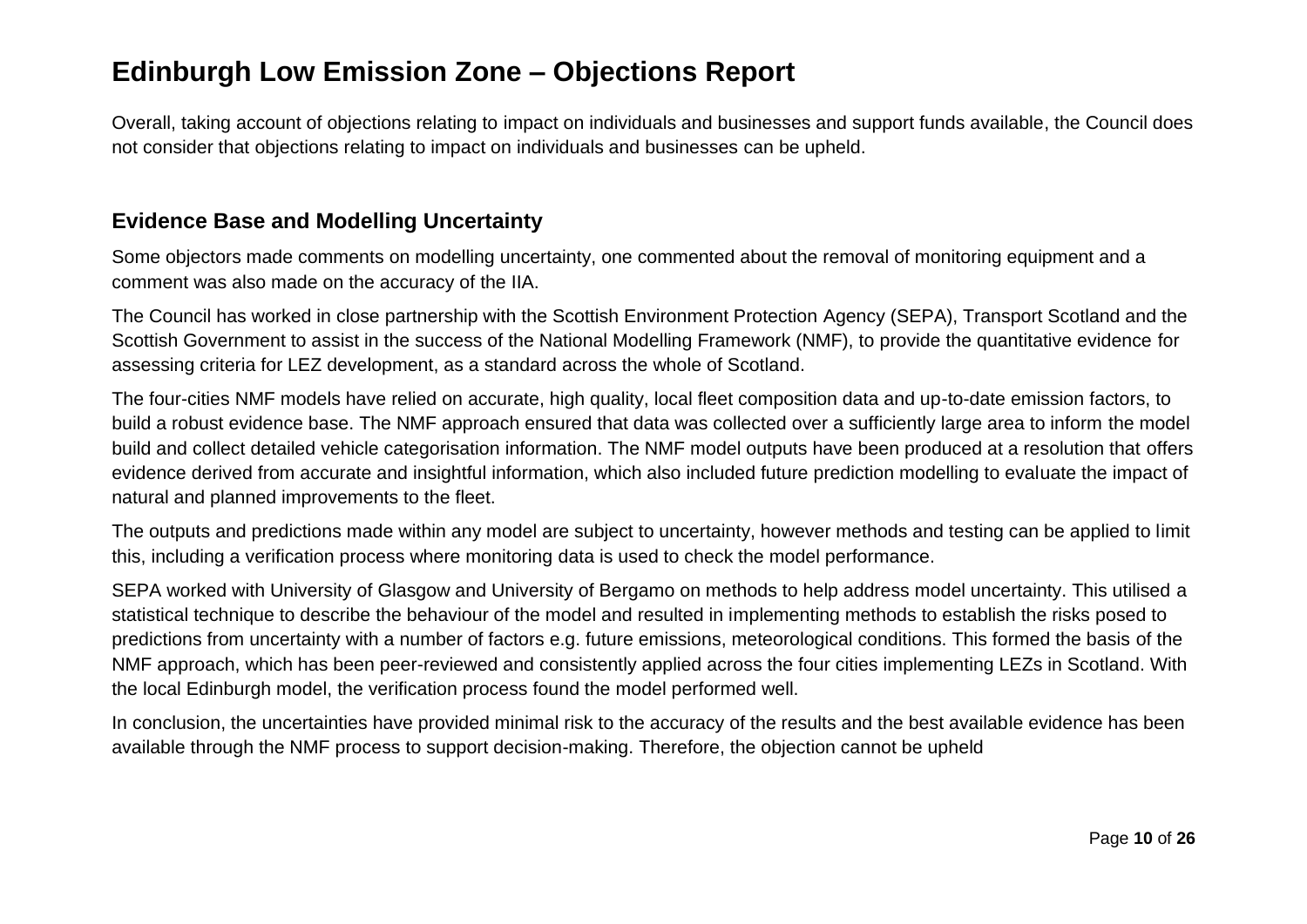The concerns raised over the IIA relate to comments on health and wellbeing of children from Preston Street Primary School. This school is located on the boundary, and concerns raised suggested a stronger focus should have been placed on the rights of children in the assessment. As mentioned above, the IIA takes into account all impacted groups and in light of the modelling research carried out, the Council does not consider that the LEZ will have adverse impacts on children.

Further engagement has been carried out with Preston Street Primary School Parent Council and colleagues in Road Safety regarding traffic calming measures outside the school that should also provide benefit and reassurance to parents.

The Council has undertaken significant traffic surveys and a review of the air quality monitoring network which has predominately involved additional monitoring, to help develop the NMF modelling work and provide baseline information for assessment of any future impacts. In conjunction with partners, including SEPA and Transport Scotland, these surveys and monitoring regimes will continue, part in response to the requirement to report on the effectiveness of the LEZ, but also in response to the Council's statutory duties to review and assess air quality on an annual basis (the Local Air Quality Management regime).

Overall the Council does not consider that objections in respect to the evidence base and modelling, can be upheld.

### **Consultation, Engagement and Legal Process**

Some of the objections raised matters related to the consultation and engagement process for the development of the Scheme. These can be broken down by referring to the consultation period, transparency of results, previous comments made by organisations that were perceived not have been addressed, disenchantment with level of engagement in affected communities, and a request for a referendum on the Scheme.

There was a comment made in relation to the online advertising of the Statutory Notice Period as well as the posting of the notices on the street. Despite concerns, the advertised period was one day above the minimum required by statute and the Council did not receive any late submissions. All objections or comments received were reviewed and assessed.

The 2021 Regulations and associated guidance were clear about the consultation process and engagement and the Council ensured the process was followed correctly, including the siting of notices (See Appendix A). A Consultation Statement as required by the 2021 Regulations was published as part of the Statutory Notice Period.

Overall, taking account of objections relating to the consultation, engagement and the legal process, the Council does not consider that objections in respect to vehicle types and emission standards can be upheld.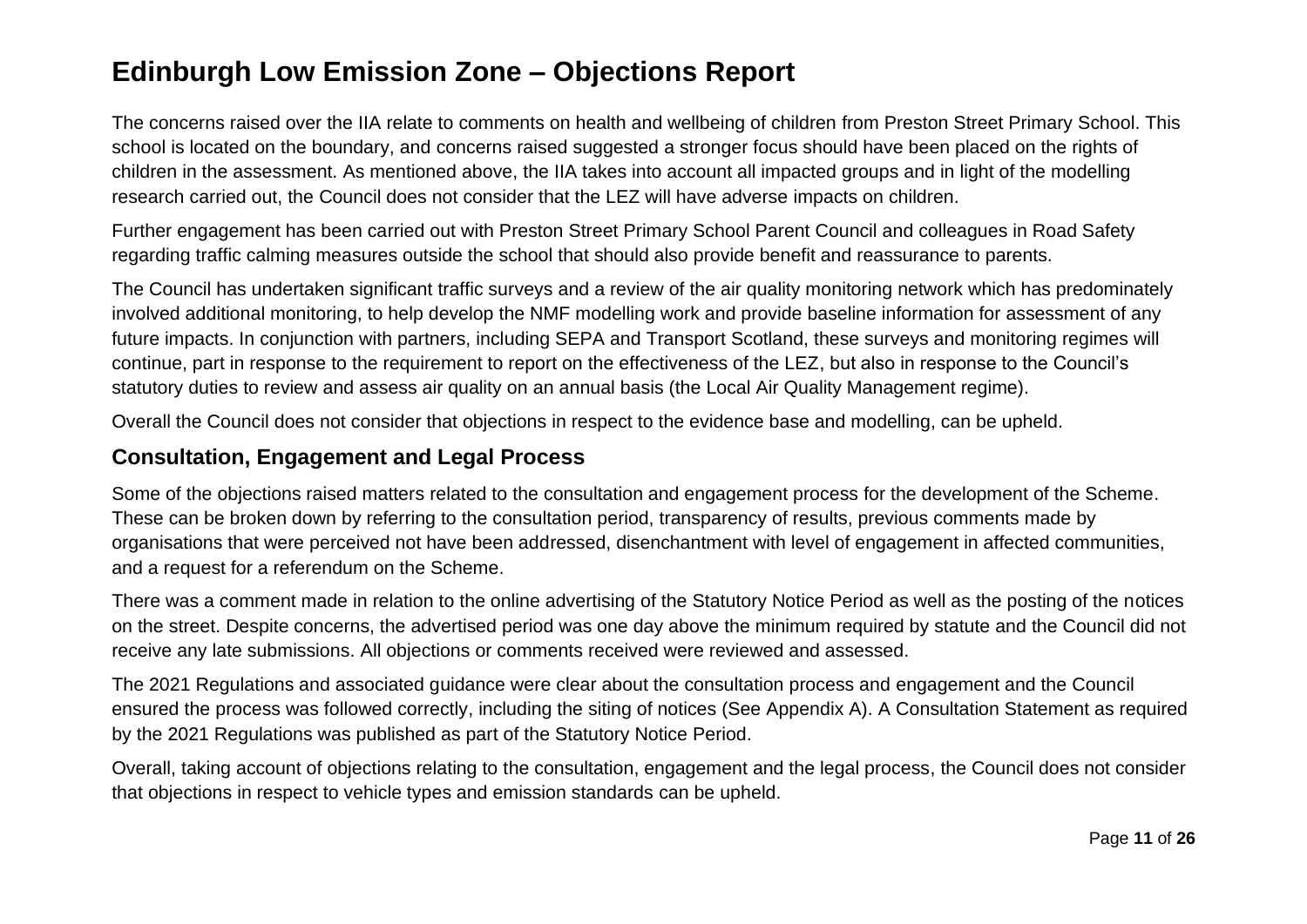### **Need for a LEZ**

Some objectors raised concerns that, overall, a LEZ is not needed.

The commitment to deliver LEZs across the four cities was established in Scottish Government's Programme for Government 2017/18. Transport Scotland's 'LEZ Post-COVID Uncertainty' Briefing Note also reinforces the continued need for LEZs, even considering the impact of the pandemic.

Evidence confirming the need for a LEZ in Edinburgh has been set out in previous committee reports and as part of the Statutory Notice process. A 'Statement of Reasons – Why Edinburgh Needs a Low Emission Zone' was published as part of the Statutory Notice period, the main elements of which can be summarised as follows:

- Air Quality Improving Health and Wellbeing. The Council has a statutory duty to review and assess air quality and ensure measures are implemented in areas where Air Quality Objectives are not being met. The city centre has the greatest magnitude of traffic related pollution problems and breaches of statutory objectives and the LEZ will accelerate vehicle compliance with the national emission standards to improve air quality and public health;
- The Council declared a Climate Emergency in 2019 setting a vision for Edinburgh to be net carbon zero by 2030. Meeting this target and adapting to the impacts of climate change will require system-wide and transformational change across all sectors of the city. The LEZ will play an important role in accelerating behaviour change towards more sustainable forms of transport and cleaner vehicle technologies; and
- Sustainable Transport Creating an Accessible, Efficient and Active Transport network. A LEZ is a key deliverable of the CMP and will help to incentivise the use of more sustainable, low emission travel modes. The Council's target to reduce car kms by 30% by 2030 requires a whole toolkit of measures, of which a LEZ will play an important role.

Nationally, Transport Scotland in partnership with the local authorities have been running the 'Get Ready' for LEZs campaign. Previous committee reporting confirmed that an analysis of the Edinburgh fleet composition showed that there were significant improvements already being made in the commercial-type fleet, hence it is considered that LEZs are providing a strong incentive for lower emission vehicles, as soon as practicable.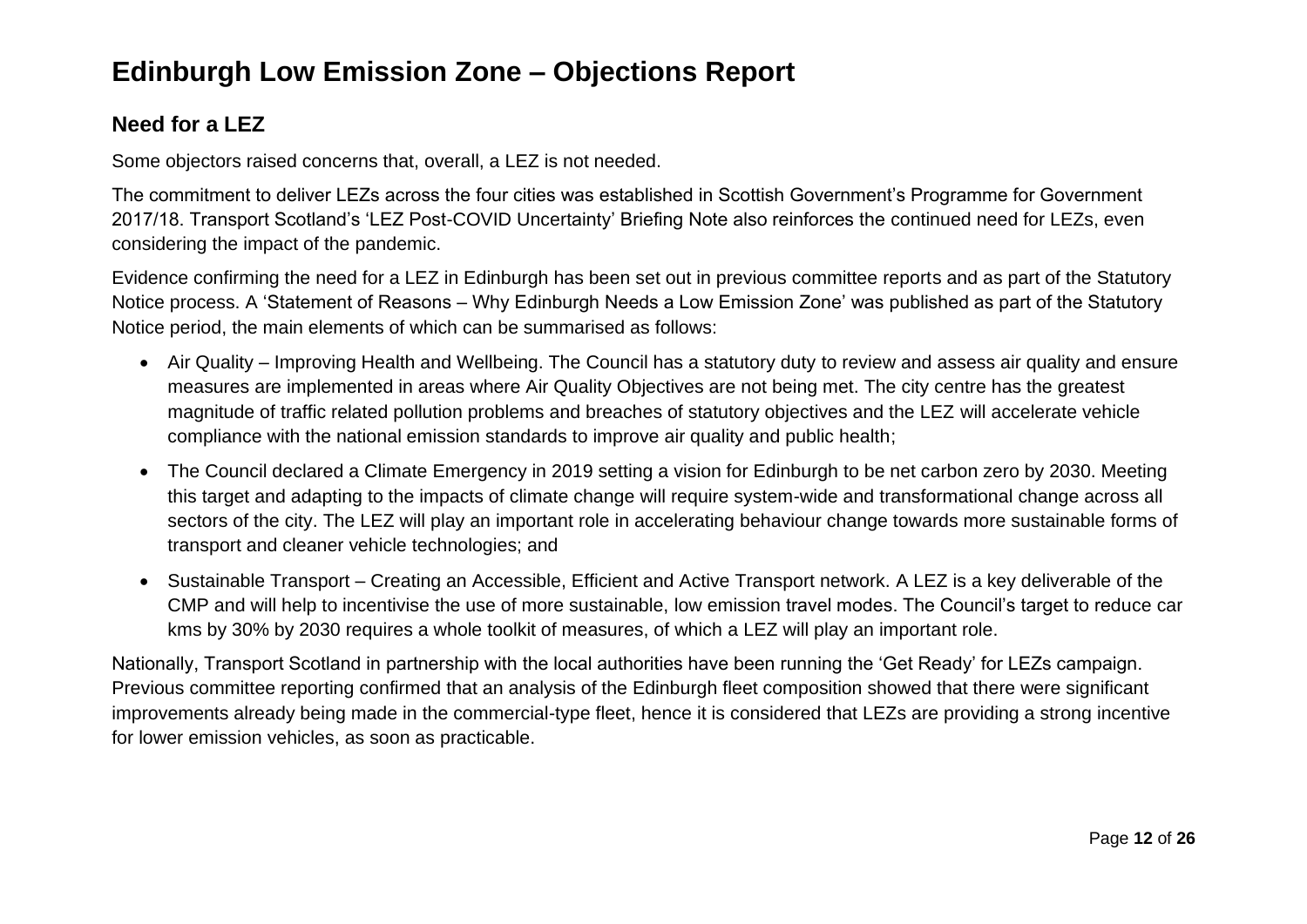Air Quality improvements are being realised across the City, which is having a positive benefit in reducing pollution concentrations. However there remains pollution hot-spots in the City and in particular in the City Centre Air Quality Management Area. See also Other Measures to Improve Air Quality sections.

Developing a LEZ in a consistent manner with the other three largest cities in Scotland means the risk of displacement of national fleets is lower. As Scotland's capital, Edinburgh needs to be one of the leaders in delivering this important intervention.

Overall, taking account of objections relating to the need to address poor air quality, climate change and sustainable transport, the Council does not consider that objections in respect to need for a LEZ can be upheld.

### **LEZ funding and Impact on Council Budget**

One objector considered that the funding associated with the LEZ Scheme would be much better spent on other measures to improve transport and/or air quality. Also, there was acknowledgement that costs are likely to be incurred by the Council to fully implement the boundary and operate the Scheme.

The Transport (Scotland) Act 2019 set out provisions for ministers to make grants to a local authority to meet, or help towards meeting, its costs in determining whether to make a low emission zone scheme, making a scheme and operating a scheme. The Council has been in receipt of grant for several years to help development of the Scheme and continues discussions with the Scottish Government about future financing.

It should also be noted that any monies received from penalty charges in respect of a LEZ scheme may be applied by the Council for the purposes of facilitating the achievement of the Scheme's objectives, once any operational costs are covered.

In February 2020, Committee noted that the Council and its regional partners received funds from Transport Scotland through the LEZ Public Transport Provision Fund (PTP) to promote modal shift and support the LEZ Scheme's objectives. In total, approximately £3.7m of PTP funds were claimed across SEStran region by the Council and regional local authorities to encourage modal shift and more sustainable transport.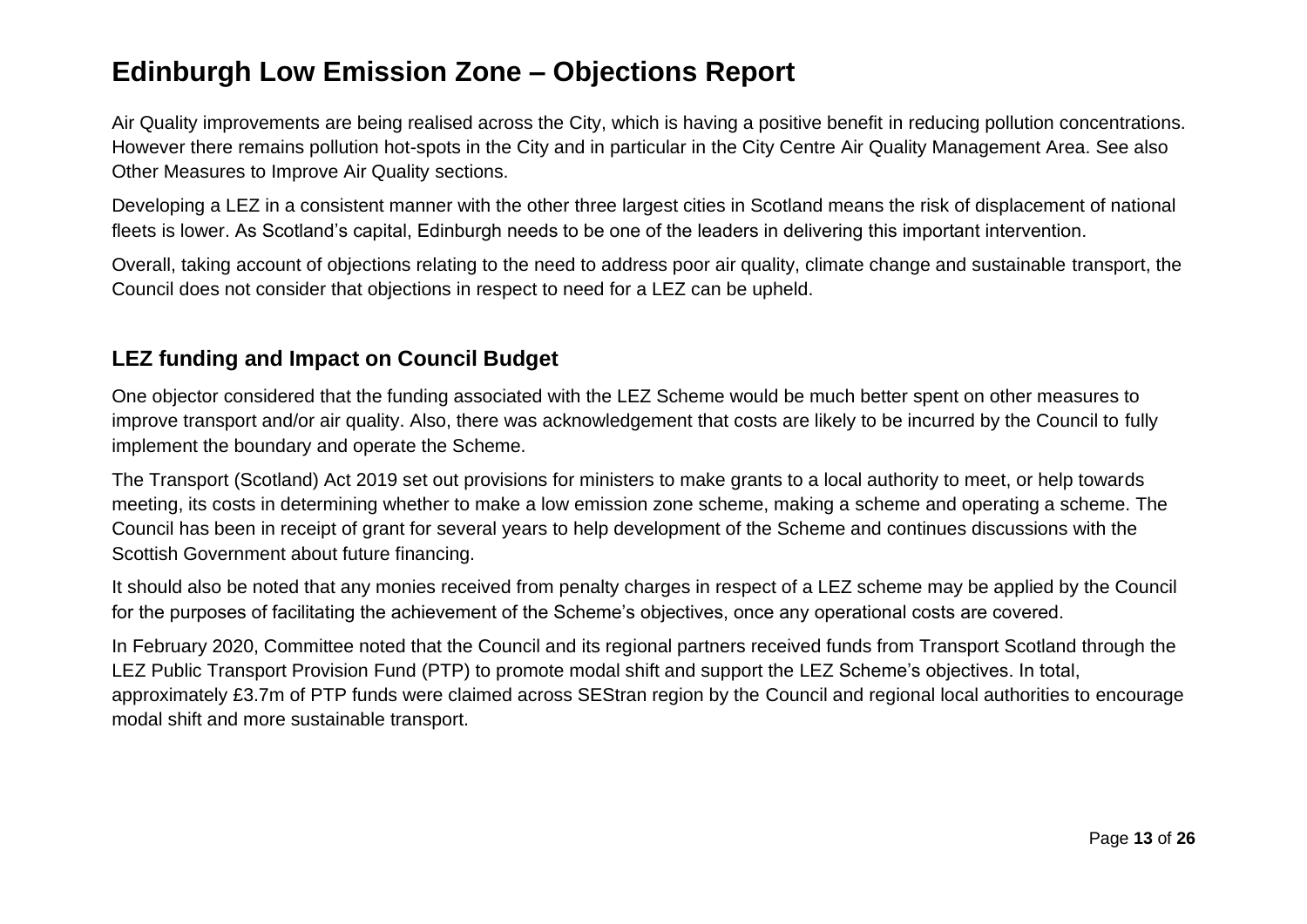In addition, the Scottish Government has provided a total of £1.5m in LEZ Support Funds to adapt to LEZs and generally promote modal shift and sustainable transport for over 450 microbusinesses/low-income households located within 20 kilometres of the Scheme. Funds have also been allocated for taxi retrofit.

In general, it is recognised that although there may be some impact to the Council's budget, the need for a LEZ is also well understood. Account should also be taken of the funding and works already in place to encourage sustainable transport.

Overall, taking account of objections relating to funding support, the Council does not consider that objections in respect to finance impact to the Council can be upheld.

### **Vehicle Types and Emission Standards**

One objector considered that only diesel vehicles should be included in the scope and that it was not necessary to include other types of vehicle within the Scheme.

Nationally consistent emission standards for Scottish LEZs have been set for virtually all petrol and diesel vehicle classifications (e.g. buses, taxis, vans, HGVs, cars) within the Low Emission Zones (Emission Standards, Exemptions and Enforcement) (Scotland) Regulations 2021. It is not in the Council's remit to consider deviating from these standards and regulations.

For Edinburgh, the modelling and appraisal work showed that with the scale of the air quality exceedances in the City Centre, the decisions to include all the different vehicle types within the Scheme (except motorcycles and mopeds as per the 2021 Regulations) was the most appropriate course of action. This would also ensure that the wider objectives of the Scheme could also be better achieved. It was recognised that with all vehicles included there would also be some benefit in communicating the Scheme in a clear and concise manner.

Overall, taking account of objections relating to modelling evidence and the statutory requirements, the Council does not consider that objections in respect to vehicle types and emission standards can be upheld.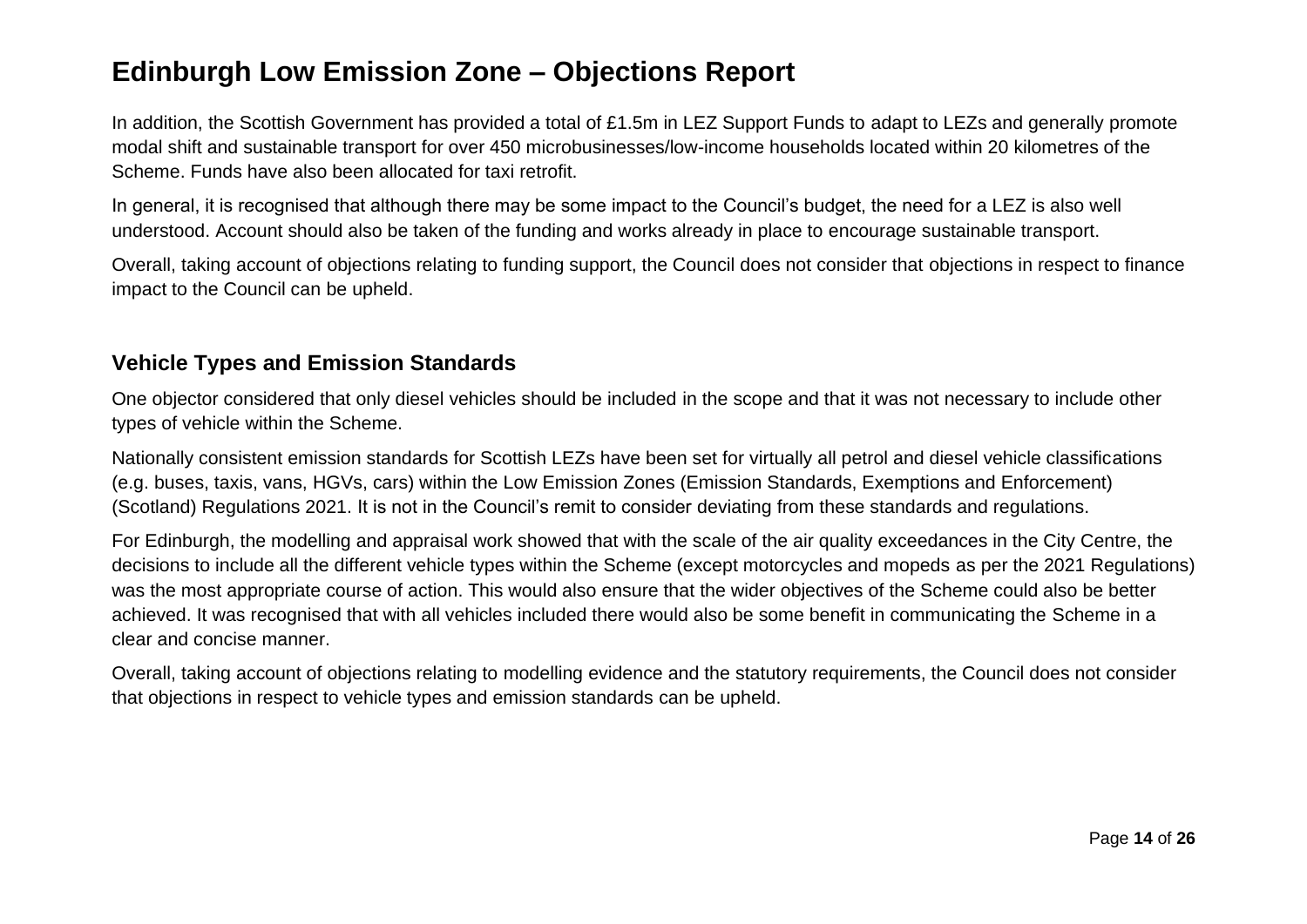### **Carbon Emissions**

Objections were raised in terms of the limited ability for the LEZ to reduce carbon (CO2), however it should be noted that the objectives of the scheme include the statutory requirement to ensure there are reductions in greenhouse gas emissions, as per Transport (Scotland) Act 2019.

Other discretionary objectives agreed by the Council include those to ensure alignment with city, regional and national policies that encourage more sustainable transport. This approach recognises that there are limits to reducing tail-pipe CO<sub>2</sub> emissions via current LEZ structures, as shown by the NMF process and as reported to Committee in January 2022. However, the modelling also indicated that the Scheme would contribute to CO<sub>2</sub> reductions when considering the wider LEZ objectives such as encouraging mode shift to more sustainable, active travel modes.

Overall, taking account of objections relating to modelling evidence, the Council does not consider that objections in respect to carbon emissions can be upheld.

### **Other Measures to Improve Air Quality**

Some objectors considered that funding would be better spent on other air quality improvement measures. An objector raised concern around compliance of the Council's fleet.

The Local Air Quality Management framework set out in the Environment Act (1995) obliges local authorities to implement an Air Quality Action Plan (AQAP) where breaches of Air Quality Objectives are likely. The Council is currently revising the existing Plan and It is intended that, if approved, the LEZ will constitute a significant action in the forthcoming revision.

The Air Quality Action Plan will also include wider measures to improve air quality. Progress on these existing (and new) measures must be reported to UK and Scottish Government on an annual basis.

The Council will undertake a statutory consultation process on the revised Plan following its presentation to Committee in summer 2022.

The Council's fleet is undergoing a fleet replacement programme which will take LEZ requirements into account.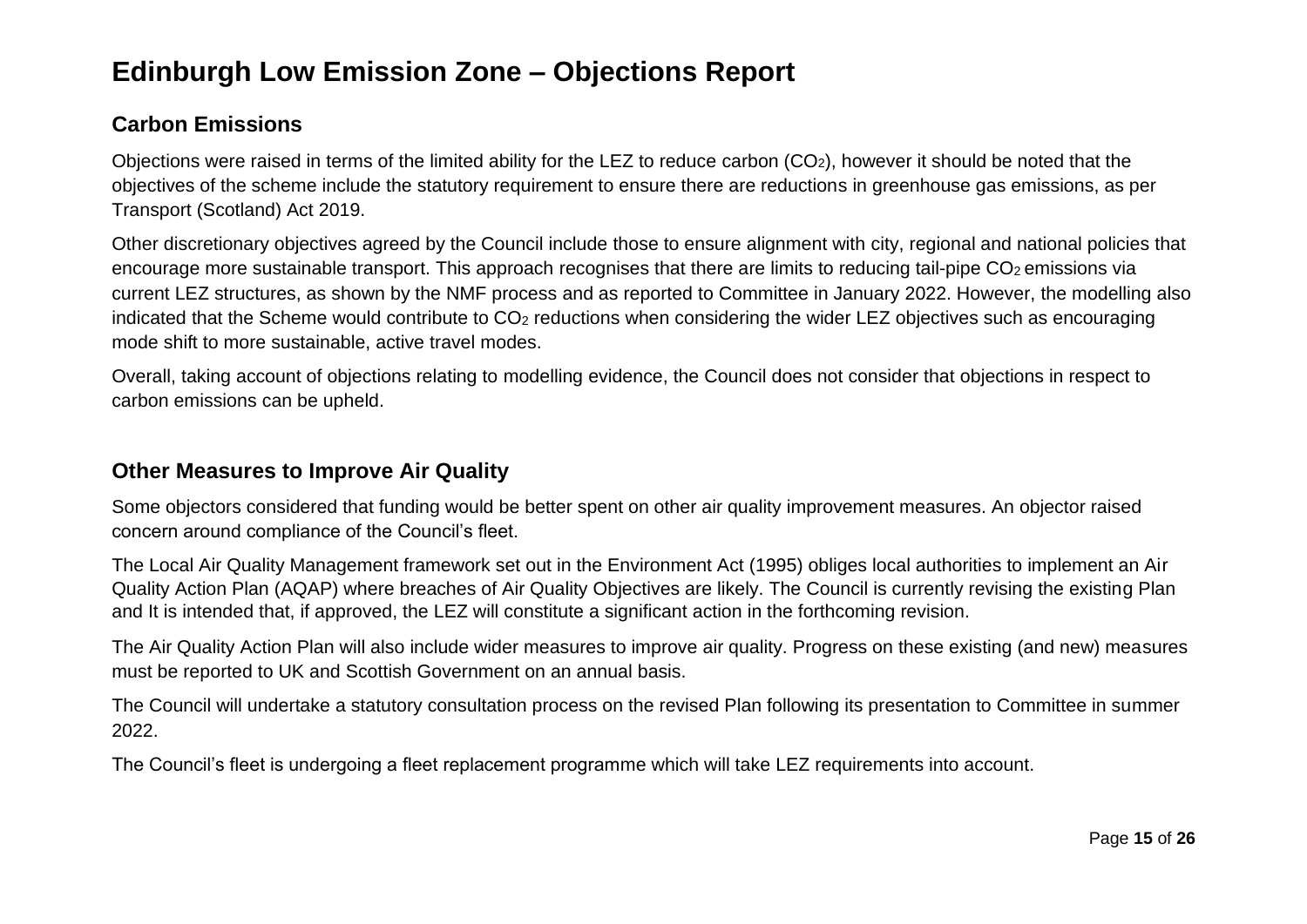Overall, taking account of objections relating to modelling evidence and AQAP measures to improve air quality, the Council does not consider that objections in respect to other measures to improve air quality can be upheld.

#### **Alignment with Taxi and Private Hire Car (PHC) licensing standards**

One objector commented on the alignment of the LEZ Scheme with the PHC licensing standards. This may have originated from information on the Council's website that required updating, with respect to the new timescales applied to the age and emission policy for taxi and PHC licenses.

The LEZ Scheme and licensing standards are separate regimes, although throughout the development of both projects, there has been discussion and co-ordination.

Currently all taxi and PHCs should be of LEZ compliant standard prior to the enforcement of the LEZ commencing (June 2024).

In response to the comments, information on the Council's website has now been updated. Close co-ordination will continue between the two regimes, however as there are separate legal provisions, this would not constitute relevant grounds for a formal objection to the LEZ Scheme.

Overall, taking account of objections relating to alignment with taxi/PHC licensing, the Council does not consider that objections in respect to taxi and PHCs can be upheld.

### **Conclusions**

Having considered all the objections submitted, the Council does not consider or recommend that any changes to the Scheme can be justified on the grounds raised in the objections.

However, measures to mitigate potential impacts of traffic displacement (Network Management Strategy) along with ensuring awareness of the funding support for upgrading vehicles and switching to more sustainable modes of travel have been reiterated. A mechanism for assessing requests for local exemptions has also been set out.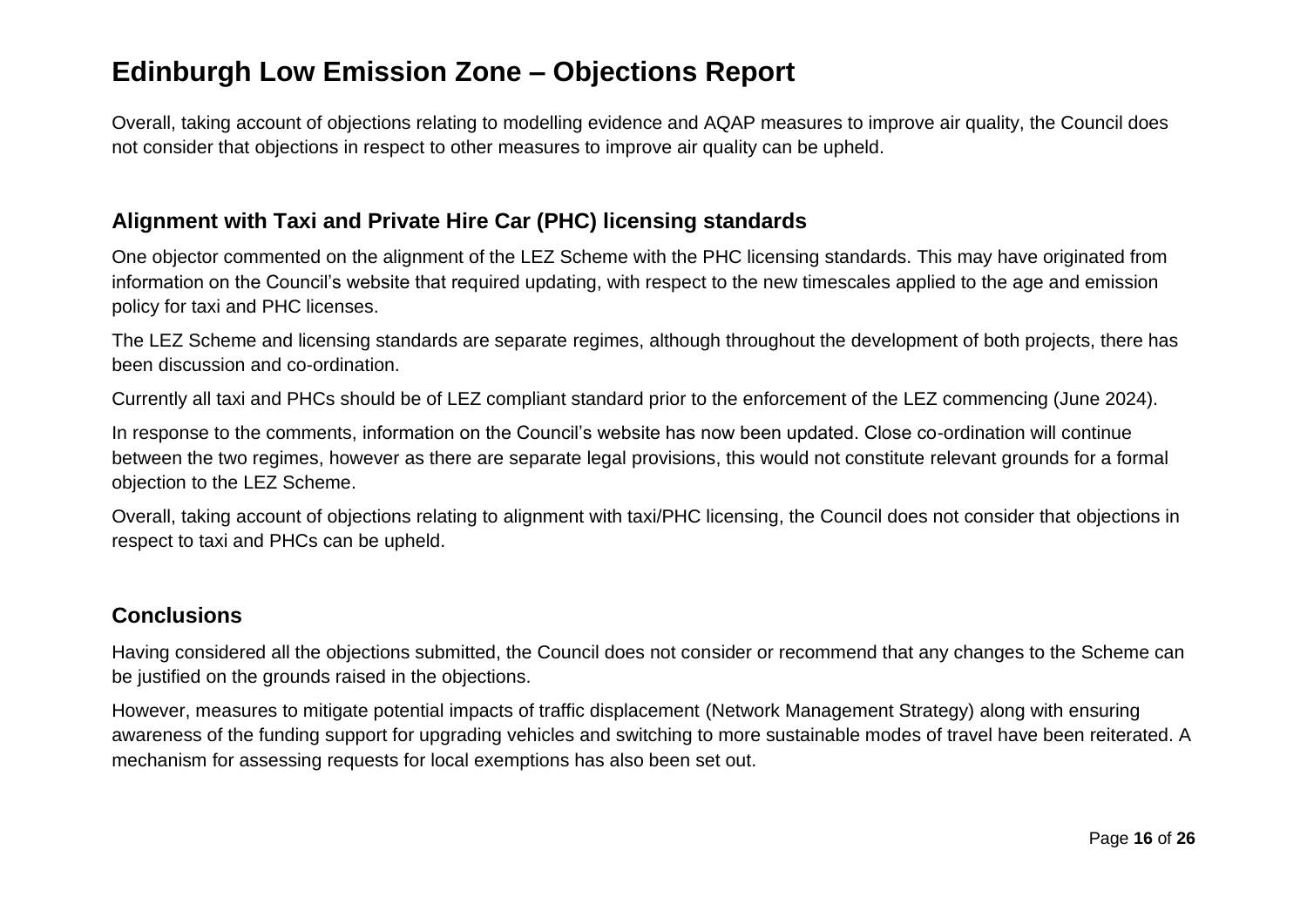#### **Summary of Objections - Reference Table**

The following table sets out a summary of each of the objections, whether they were from an individual, business or organisation, and the general themes that were raised as part of each objection:

| <b>Objection</b>                                              | <b>Summary of Objection</b>                                                                                                                                                                                                                                                                                                                                                               | Theme(s)                                                                  |
|---------------------------------------------------------------|-------------------------------------------------------------------------------------------------------------------------------------------------------------------------------------------------------------------------------------------------------------------------------------------------------------------------------------------------------------------------------------------|---------------------------------------------------------------------------|
| Categorised as Individual,<br><b>Business or Organisation</b> |                                                                                                                                                                                                                                                                                                                                                                                           |                                                                           |
| 1 (Individual)                                                | Concern that residents are given little or no thought.<br>Concern over Council continuing to grant planning applications which will<br>produce car traffic which will lead to more restrictions on residents of the city<br>centre.<br>Concern about Scotrail running older trains into Waverley Station.<br>Suggestion that all residents want is the city cleaned up and to stop having | Wider issue of traffic management due<br>to city development              |
|                                                               | fireworks.                                                                                                                                                                                                                                                                                                                                                                                |                                                                           |
| 2 (Business)                                                  | Most polluted roads outwith the proposed LEZ.<br>Concerned over cost of compliant vehicles, and overall financial implications<br>for business.                                                                                                                                                                                                                                           | Impact on business/ Overall Scheme/<br><b>Evidence Base/ Consultation</b> |
|                                                               | Call for overall scheme to be scrapped, disagrees with focus on green<br>policies.                                                                                                                                                                                                                                                                                                        |                                                                           |
|                                                               | Concern over transparency of consultation results, believes there is no<br>support for scheme.                                                                                                                                                                                                                                                                                            |                                                                           |
| 3 (Business)                                                  | Objecting on belief that Private Hire Car (PHC) licensing conditions are not<br>aligned with LEZ scheme. Detrimental to PHC drivers.                                                                                                                                                                                                                                                      | Alignment with PHC licensing                                              |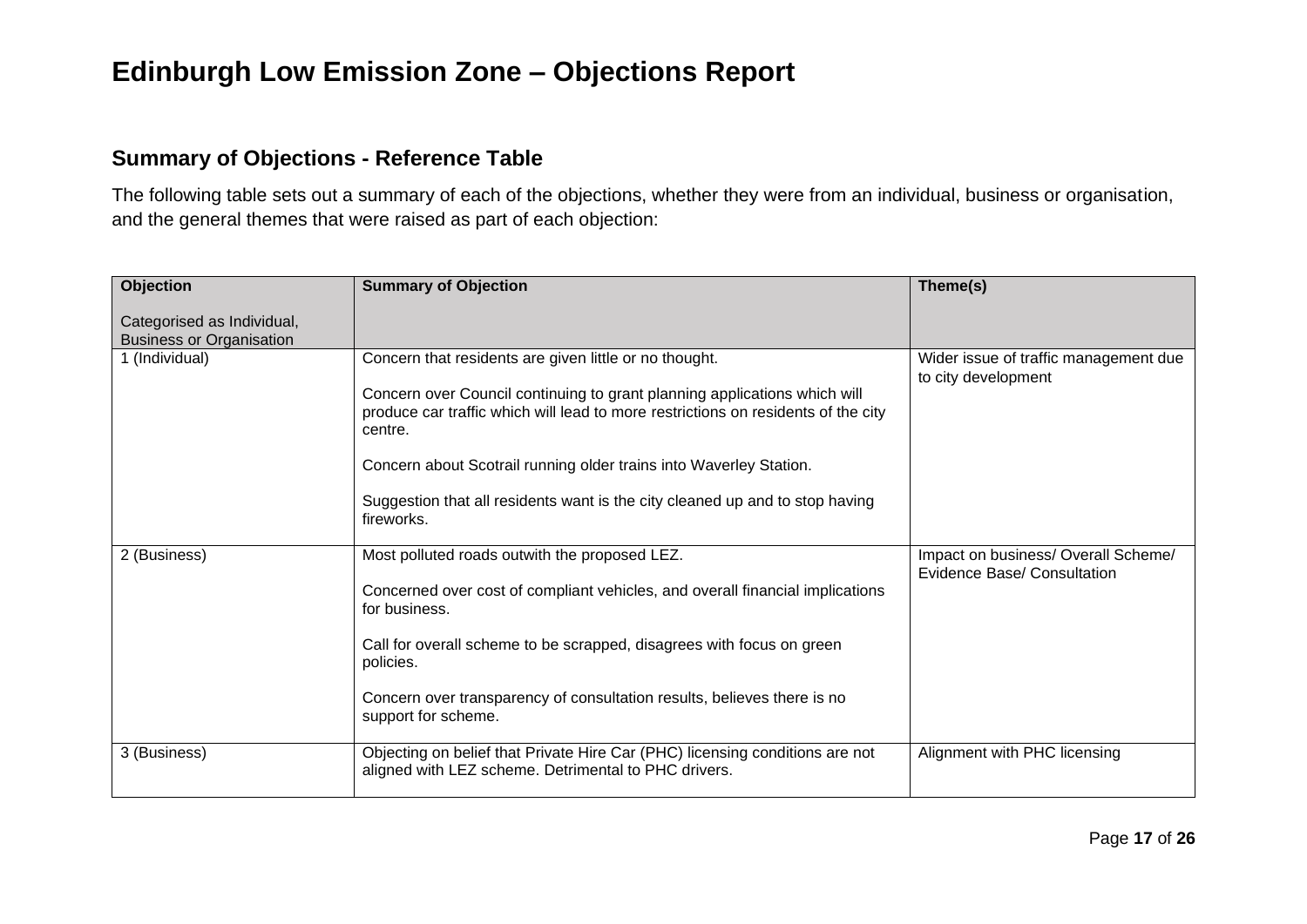|                | Believes that communication between departments has not been efficient.                                                                                                                                                                                                                                                                                                                                                                                                            |                                                                             |
|----------------|------------------------------------------------------------------------------------------------------------------------------------------------------------------------------------------------------------------------------------------------------------------------------------------------------------------------------------------------------------------------------------------------------------------------------------------------------------------------------------|-----------------------------------------------------------------------------|
| 4 (Individual) | Resident understands the benefits of LEZ but objects on a personal level due<br>to cost of purchasing a compliant vehicle, because public transport isn't a<br>personal option.                                                                                                                                                                                                                                                                                                    | Financial Impact on individual                                              |
| 5 (Individual) | Objecting on grounds that child has a hidden disability but requires access to<br>a vehicle. Current car is not compliant, and objector believes there is no<br>entitlement for a blue badge which would allow for a national exemption. Asks<br>for a local exemption.<br>Also objects as LEZ boundary covers multiple streets in objectors permit<br>parking zone making less parking places accessible as vehicle is non-<br>compliant.                                         | Exemptions/ Boundary-Alignment with<br><b>Resident Parking Permit Zones</b> |
|                | Asks for permit zones to be remapped so permit holders can access many<br>spaces outwith LEZ.                                                                                                                                                                                                                                                                                                                                                                                      |                                                                             |
| 6 (Individual) | Concern over commuting into proposed Zone at unsociable hours as no public<br>transport available. Current vehicle is non-compliant, requests shift workers be<br>given an exemption.                                                                                                                                                                                                                                                                                              | Exemptions                                                                  |
| 7 (Individual) | Concern over commuting into proposed Zone at unsociable hours as no public<br>transport available. Current vehicle is non-compliant, requests shift workers be<br>given an exemption.                                                                                                                                                                                                                                                                                              | Exemptions                                                                  |
| 8 (Individual) | Believes LEZ is a good thing in broader term but personally needs private<br>vehicle for commuting and it doesn't meet standards. There will be lots of<br>public transport operators affected by this, believes they should be classed as<br>essential workers and obtain a local exemption. Cannot use public transport<br>due to unsociable hours.<br>Asks for alternative parking facilities for public transport workers that operate<br>at Edinburgh Waverley Train Station. | Exemptions                                                                  |
| 9 (Individual) | Does not agree with this zone at all. There are other ways and means to<br>reduce emission in the city other than effectively preventing the poor from<br>entering the city centre.                                                                                                                                                                                                                                                                                                | <b>Financial Impact</b>                                                     |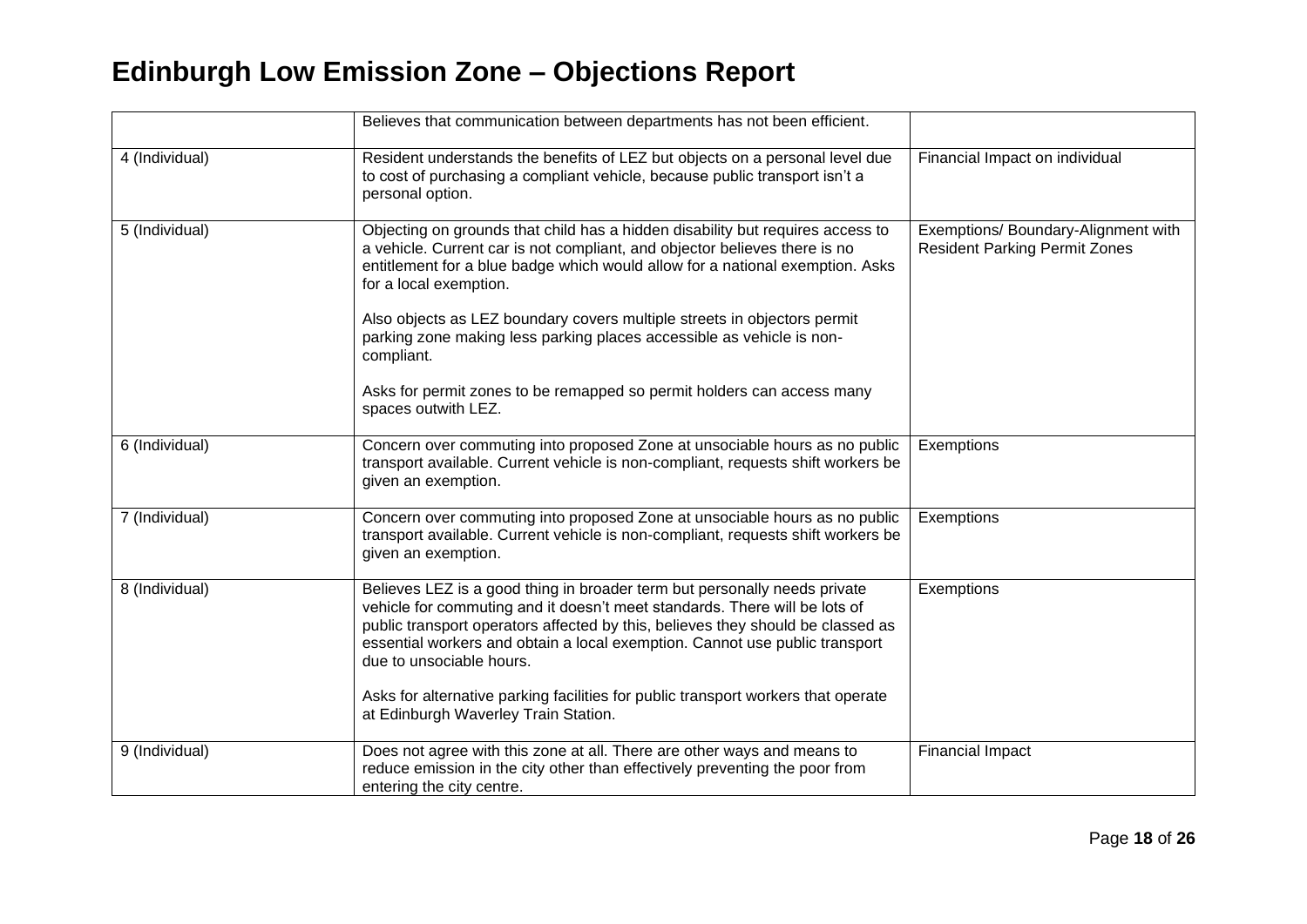| 10 (Business)   | Objection on grounds that the car park is within the boundary, encouraging<br>motorists to park outwith the boundary, meaning there will be congestion on<br>surrounding streets.                                                                                                                        | Boundary-Size and Traffic<br>Management/ Financial Impact on<br>business/ Evidence Base           |
|-----------------|----------------------------------------------------------------------------------------------------------------------------------------------------------------------------------------------------------------------------------------------------------------------------------------------------------|---------------------------------------------------------------------------------------------------|
|                 | There is also a concern that being within the boundary will deter car drivers<br>from visiting and have a financial impact on the businesses within the<br>business centre. Business feels there could be opportunity for car club at this<br>location but car park in boundary would be problematic.    |                                                                                                   |
|                 | Concern that greening of fleets will be slower than council modelling implies<br>due to reduction in buying the new vehicles. The expected reduction in NOx<br>emissions attributed to vehicle fleets will be slower than anticipated. If slower<br>to change harmful emissions will persist for longer. |                                                                                                   |
| 11 (Individual) | Objects to overall scheme as believe it's not needed, and it's not an<br>appropriate time due to major roadworks/construction in the city centre.                                                                                                                                                        | Overall Scheme/ Wider issue of traffic<br>management due to city centre<br>development            |
| 12 (Individual) | Objection due to ongoing works throughout the city's streets which disturb<br>traffic flow.<br>Concerns over Council fleet emissions.                                                                                                                                                                    | Wider issue of traffic management due<br>to city development/ Council's<br>transport emissions    |
| 13 (Individual) | Objecting as residents living in the city centre are already penalised through<br>parking permit emission conditions. Personal vehicle registered in March 2015<br>only has 98g CO2 emissions.                                                                                                           | <b>Exemptions/ Carbon Emissions</b>                                                               |
|                 | Purchased car due to low CO2 emissions, believes should not be solely based<br>on NO <sub>x</sub> emissions.                                                                                                                                                                                             |                                                                                                   |
|                 | Requests that support is given to encourage residents to reduce emissions,<br>but they should be given exemption.                                                                                                                                                                                        |                                                                                                   |
| 14 (Individual) | In general concerns were raised from the objector about the effects of the LEZ<br>and vehicle details, crown vehicles and failure to comply with legislation.                                                                                                                                            | Overall Scheme/ Boundary-Traffic<br>Management/ Evidence Base/<br>Operational Cost/ Consultation/ |
|                 | Objector believes such a decision should be taken via a referendum. There<br>were general concerns that the Scheme was not needed because of declining                                                                                                                                                   | Exemptions/ Carbon Emissions/<br>Vehicle Types                                                    |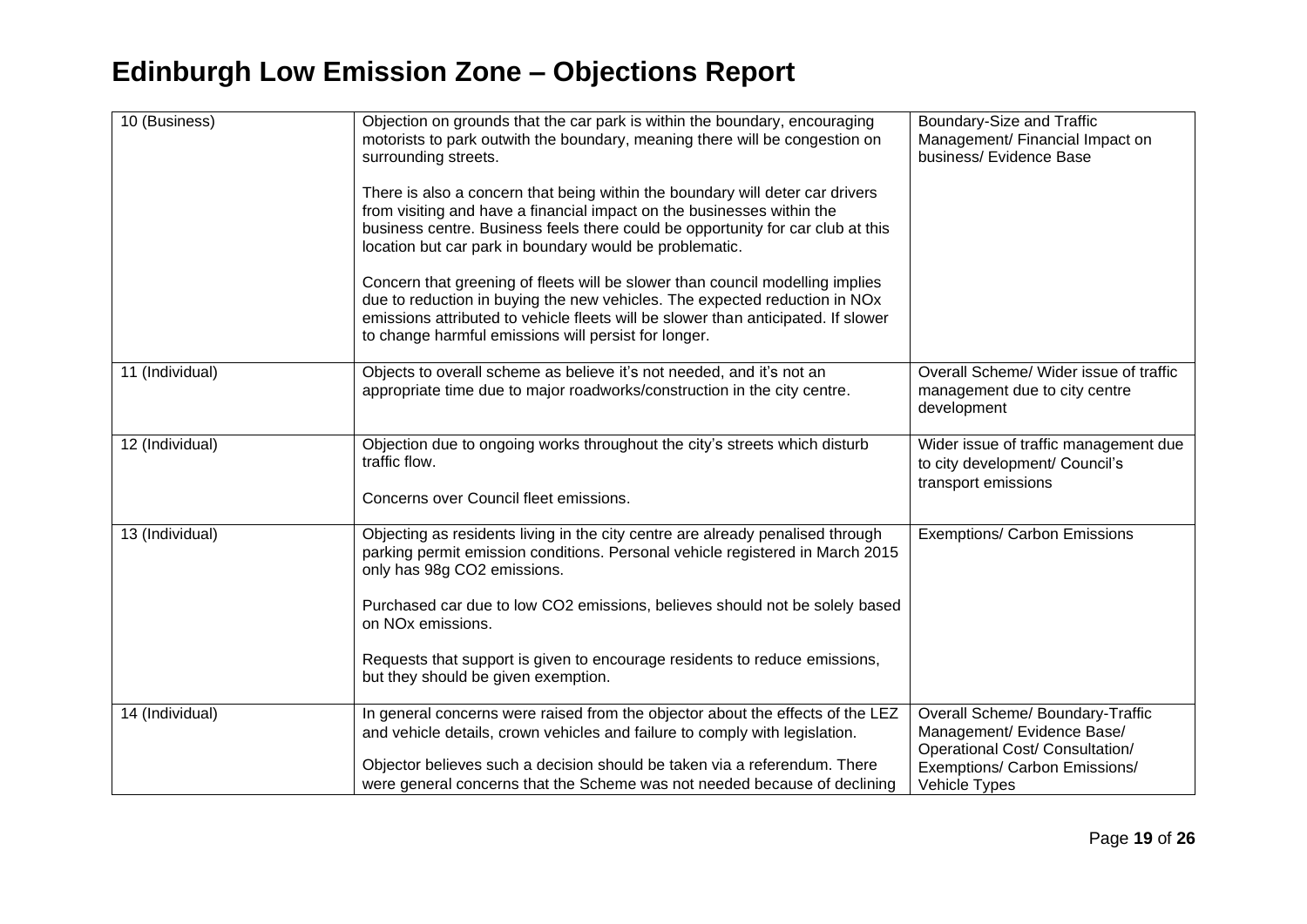| pollution in any case (with no interventions), plus, it will not improve traffic<br>flows, increase congestion and funding would be better spent elsewhere. The<br>objector was also concerned about no other measures being taken to increase<br>(improve) traffic flows and reduce congestions.                                                                                                                                                                                                                                                                             |  |
|-------------------------------------------------------------------------------------------------------------------------------------------------------------------------------------------------------------------------------------------------------------------------------------------------------------------------------------------------------------------------------------------------------------------------------------------------------------------------------------------------------------------------------------------------------------------------------|--|
| Concern was raised about the uncertainty in the modelling process involved in<br>development the Scheme, including the range of variables and accuracy of<br>the modelling data (both traffic and air quality).                                                                                                                                                                                                                                                                                                                                                               |  |
| In terms of the specifics of the scheme, concern was raised about increases in<br>pollution at locations on the boundary due to displaced traffic. It was also<br>suggested that vehicle types to be included should be diesel-powered vehicles<br>only (especially diesel only cars and commercial vehicles including buses and<br>coaches).                                                                                                                                                                                                                                 |  |
| The financial impacts of the scheme were also a concern insofar that those<br>less financially able will need allowances to visit the city centre. Concern was<br>raised about the cost implications to the Council of the Network Management<br>Strategy works, as well as the gap in funding in terms of the ongoing revenue<br>costs. There was a suggestion that funding would be better spent on repairing<br>the current infrastructure or alternative pollution reducing measures which will<br>have a greater impact, or for example better filtration on cremations. |  |
| The objector also raised concern about the LEZ failing to address reductions<br>in CO2 emissions and that through the structural installations that would be<br>required to implement the scheme and the works required for the network<br>management strategy, additional pollution would be caused and this had not<br>been assessed.                                                                                                                                                                                                                                       |  |
| There was some concern that the proposed legislation incorrectly details<br>which vehicles should be excluded i.e. crown vehicles and that the Council<br>incorrectly applied timescales for the statutory notice period.                                                                                                                                                                                                                                                                                                                                                     |  |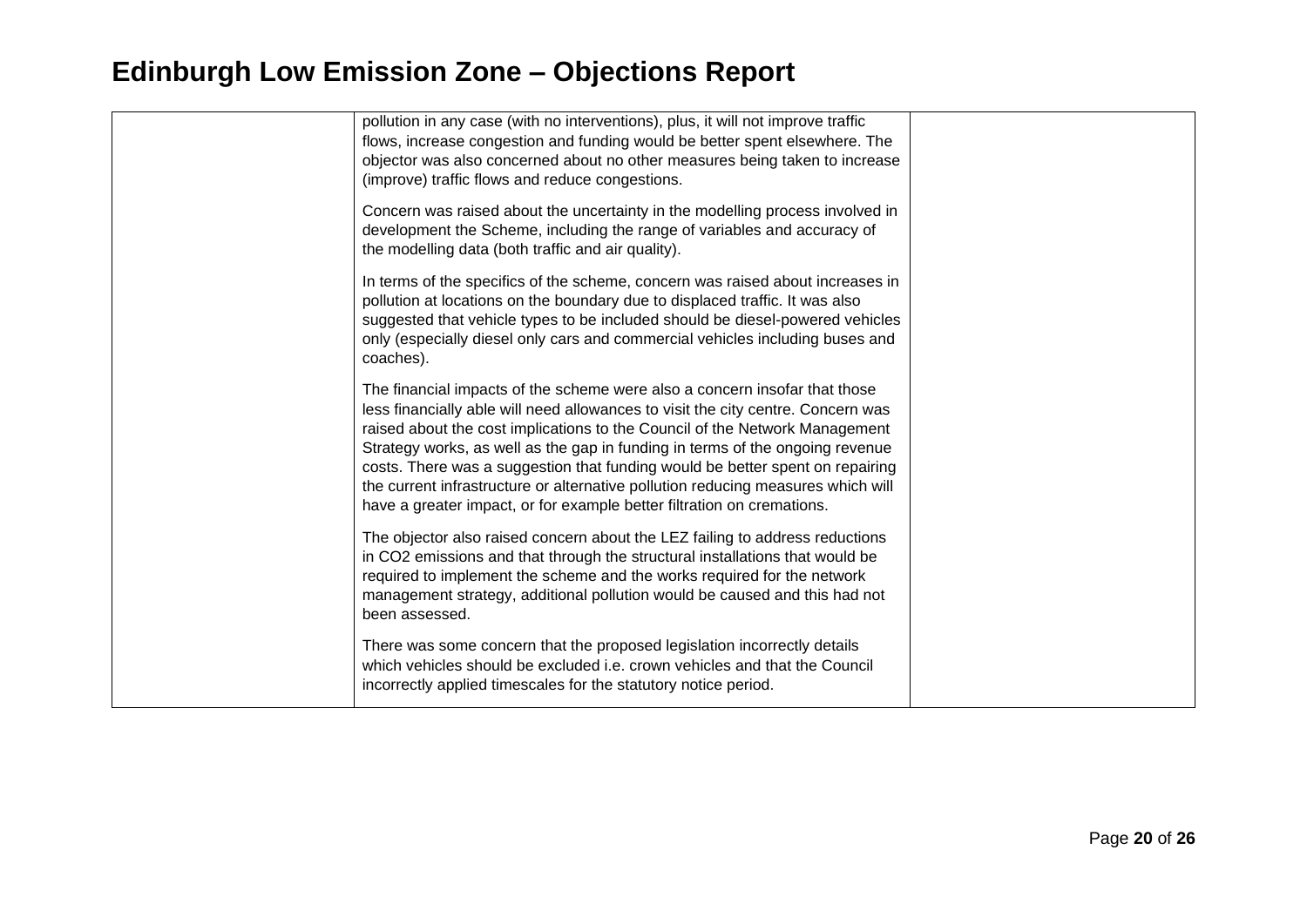| 15 (Organisation - Edinburgh<br><b>Association of Community</b><br>Councils) | Support for a LEZ.                                                                                                                                                                                                                                                                                                   | Boundary Size/ Evidence Base/<br>Consultation          |
|------------------------------------------------------------------------------|----------------------------------------------------------------------------------------------------------------------------------------------------------------------------------------------------------------------------------------------------------------------------------------------------------------------|--------------------------------------------------------|
|                                                                              | Opposition to a LEZ with the currently proposed boundaries - a city wide<br>boundary is favoured.                                                                                                                                                                                                                    |                                                        |
|                                                                              | Concerns raised about the accuracy of modelling and assumptions made.                                                                                                                                                                                                                                                |                                                        |
|                                                                              | Opposition to the premature removal of monitoring equipment.                                                                                                                                                                                                                                                         |                                                        |
|                                                                              | Concern that the LEZ only benefits the city centre. The streets in the suburban<br>communities have had the highest level of emissions with the consequent<br>detrimental effect on public health. Perversely it is the residents in these<br>communities which will see no benefit from the proposed Edinburgh LEZ. |                                                        |
|                                                                              | Request for the Council to return the issue of an Edinburgh LEZ to the<br>Scottish Government to facilitate a LEZ that meets residents needs and<br>expectations.                                                                                                                                                    |                                                        |
| 16 (Organisation - Corstorphine<br>and Murrayfield Community                 | Support for a LEZ.                                                                                                                                                                                                                                                                                                   | Boundary Size/ Evidence Base/<br>Consultation          |
| Council)                                                                     | Opposition to a LEZ with the currently proposed boundaries - a city wide<br>boundary is favoured.                                                                                                                                                                                                                    |                                                        |
|                                                                              | Concerns raised about the accuracy of modelling and assumptions made.                                                                                                                                                                                                                                                |                                                        |
|                                                                              | The streets in the suburban communities have had the highest level of<br>emissions with the consequent detrimental effect on public health.                                                                                                                                                                          |                                                        |
|                                                                              | Request for the Council to return the issue of an Edinburgh LEZ to the<br>Scottish Government to facilitate a LEZ that meets residents needs and<br>expectations.                                                                                                                                                    |                                                        |
| 17 (Organisation - Preston<br><b>Street Primary Parent Council)</b>          | Concerns that the scheme boundary will encourage the most heavily polluting<br>vehicles to divert around two sides of Preston Street Primary School. This will<br>negatively impact the health of children and staff at the school.                                                                                  | <b>Boundary Size/ Preston Street Primary</b><br>School |
|                                                                              | Concerns that the scheme fails to protect children at Preston Street Primary<br>School from the life-threatening effects of air pollution and increases the risk                                                                                                                                                     |                                                        |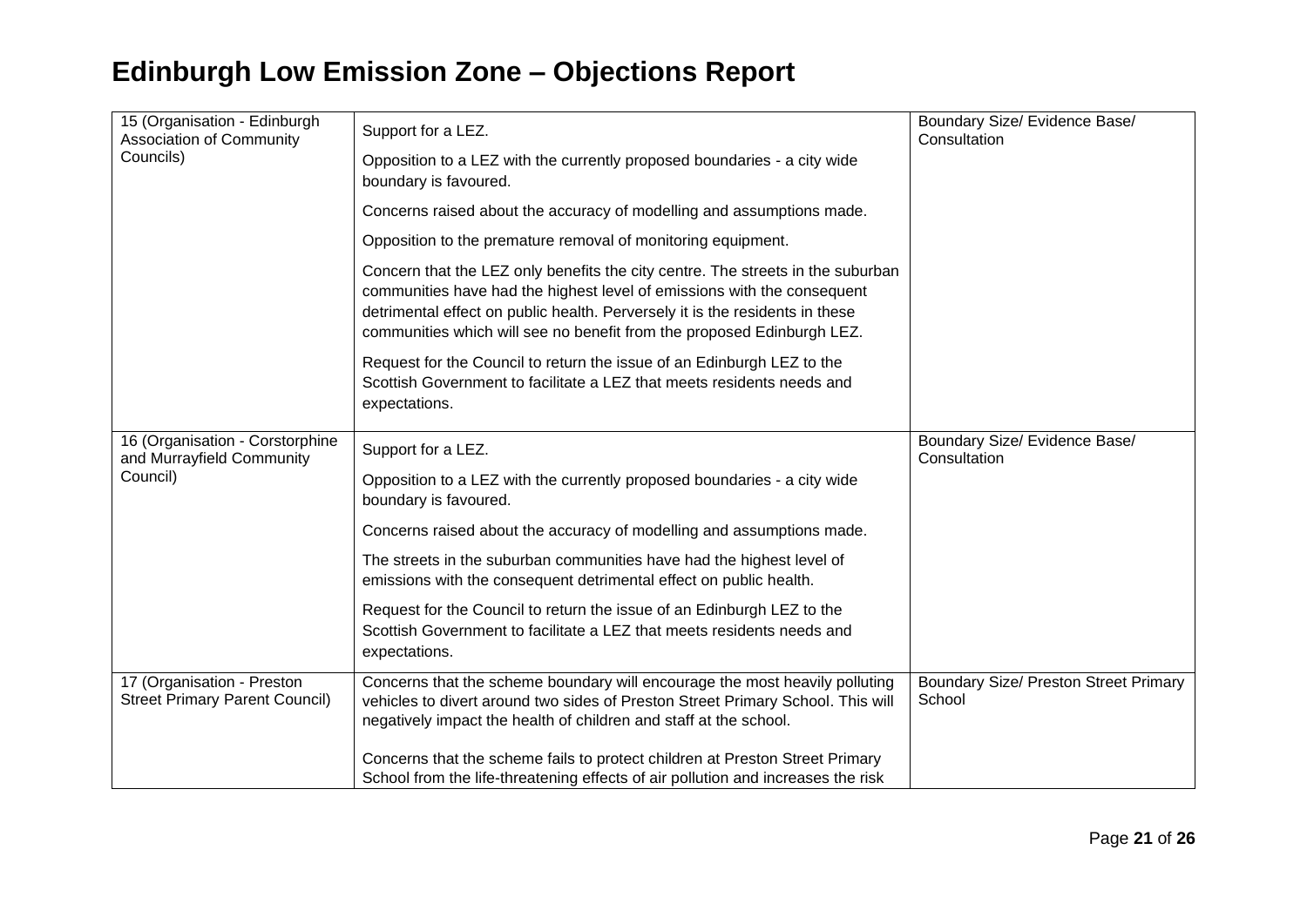|                                                                    | of death or injury due to the heavily traffic-dominated landscape around the<br>school.<br>The scheme will reduce the capacity to introduce schemes that reduce traffic<br>and improve playground provision and pedestrian space.<br>Call for scheme to be reconsidered to be more ambitious by including key<br>roads approaching the city centre and ensuring that Preston Street Primary is<br>within the boundary.<br>The Council has declared a climate emergency and has committed to a net<br>zero strategy by 2030. A wider LEZ scheme would go further toward meeting<br>this ambition, without being at the expense of the health of the children at<br>Preston Street Primary. |                                                                                                             |
|--------------------------------------------------------------------|-------------------------------------------------------------------------------------------------------------------------------------------------------------------------------------------------------------------------------------------------------------------------------------------------------------------------------------------------------------------------------------------------------------------------------------------------------------------------------------------------------------------------------------------------------------------------------------------------------------------------------------------------------------------------------------------|-------------------------------------------------------------------------------------------------------------|
| 18 (Organisation - New Town<br><b>Broughton Community Council)</b> | Welcome LEZ not in current format. The boundary should be increased to,<br>include the designated Town Centres and areas such as Broughton Street,<br>which form such an important element in the development of 20-minute<br>neighbourhoods                                                                                                                                                                                                                                                                                                                                                                                                                                              | Boundary Size/ Boundary-Traffic<br>Management/ Evidence Base/<br>Enforcement/ Carbon Emissions/ West<br>End |
|                                                                    | More consideration has been given to providing convenient diversionary<br>routes than maximising the health benefits for people living in Edinburgh.                                                                                                                                                                                                                                                                                                                                                                                                                                                                                                                                      |                                                                                                             |
|                                                                    | Pollution levels have been considered on an absolute basis without any<br>consideration of the number of people that will be exposed.                                                                                                                                                                                                                                                                                                                                                                                                                                                                                                                                                     |                                                                                                             |
|                                                                    | Concerns that there is no recognition of the risks to pedestrians from vehicular<br>emissions in areas outside of the LEZ; some of which have very high levels of<br>walking including children walking to school.                                                                                                                                                                                                                                                                                                                                                                                                                                                                        |                                                                                                             |
|                                                                    | Calton Hill boundary should be redrawn to include Regent Road to ensure non<br>complaint vehicles remain on arterial routes.                                                                                                                                                                                                                                                                                                                                                                                                                                                                                                                                                              |                                                                                                             |
|                                                                    | London Road boundary should be redrawn to follow the south side of London<br>Road. As a major arterial route, London Road would be a more appropriate<br>diversion.                                                                                                                                                                                                                                                                                                                                                                                                                                                                                                                       |                                                                                                             |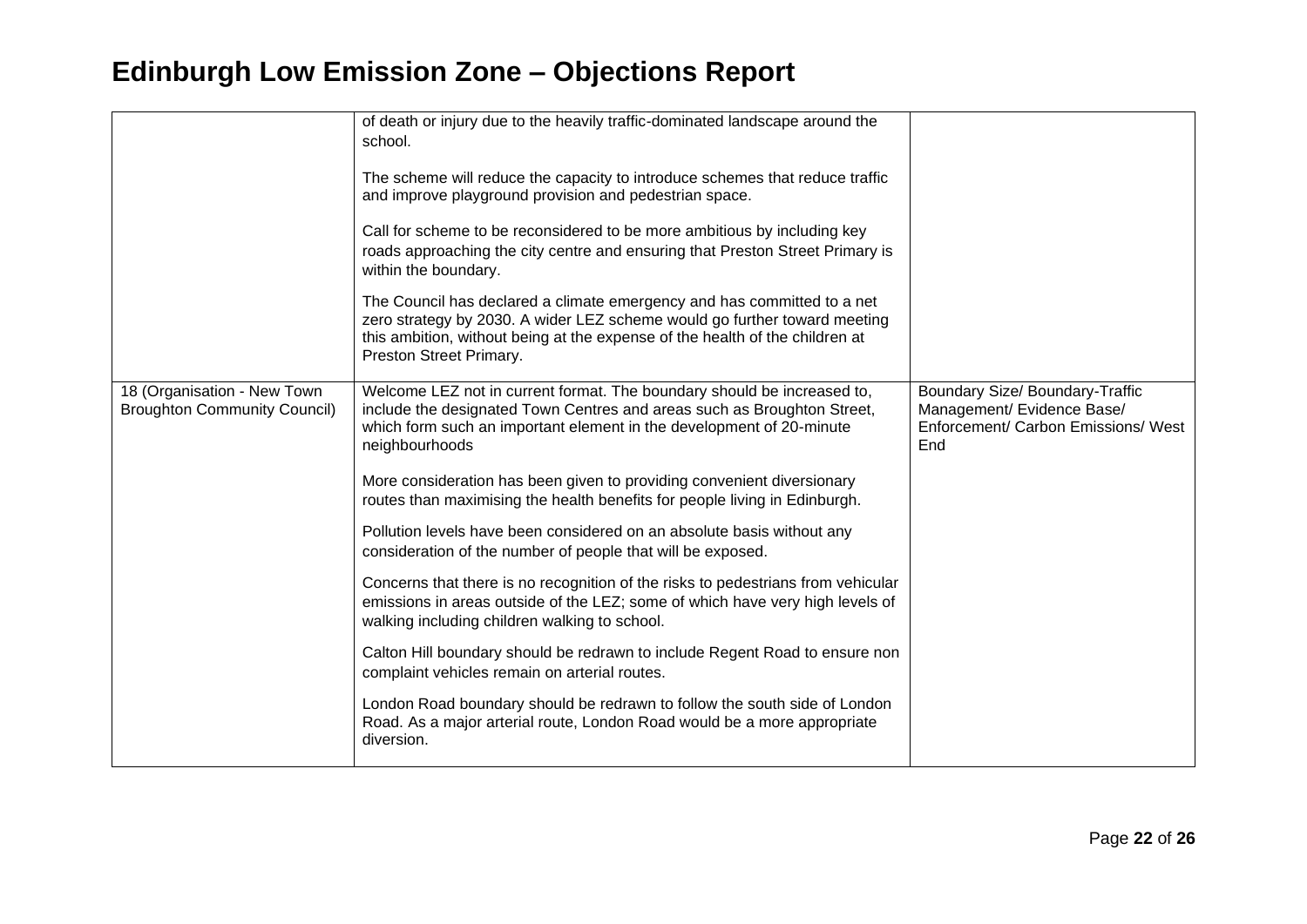|                 | Randolph Crescent/Great Stuart Street/Ainslie Place should be included in the<br>LEZ as they are not suitable for diversion routes. If the boundary remains as<br>currently proposed further measures should be developed.<br>Insufficient detail is provided on the mitigating actions or measures to<br>minimise traffic displacement.<br>The current plans are focussed on reducing levels NOx pollution. Should<br>include carbon.<br>Other measures should be included such as wider roll out of EV infrastructure.<br>Concerned that the enforcement approach is inadequate.                                                                                                                                                                                                                                    |                                                                                                           |
|-----------------|-----------------------------------------------------------------------------------------------------------------------------------------------------------------------------------------------------------------------------------------------------------------------------------------------------------------------------------------------------------------------------------------------------------------------------------------------------------------------------------------------------------------------------------------------------------------------------------------------------------------------------------------------------------------------------------------------------------------------------------------------------------------------------------------------------------------------|-----------------------------------------------------------------------------------------------------------|
| 19 (Individual) | Concerns that the city centre boundary alone may displace polluting vehicles<br>to other areas of the city and exacerbate existing air quality problems. This will<br>increase NOx pollution, around Preston Street Primary School. This will<br>worsen health outcomes for children and staff.<br>Concern that children at the school will learn less effectively, will become ill<br>more frequently and have shorter lives. Children who also suffer deprivation<br>will experience the above more severely than their wealthy counterparts.<br>Staff at the school will also become ill more frequently.<br>Increased traffic will make the roads around the school more dangerous for<br>children.<br>The plan is dangerously inadequate to address carbon output. It displaces<br>traffic to residential areas. | Boundary Size/ Boundary-Traffic<br>Management/ Impact/ Preston Street<br>Primary School/ Carbon Emissions |
| 20 (Individual) | Support for scheme not in current form.<br>Concerns that the scheme boundary will encourage the most heavily polluting<br>vehicles to divert around two sides of Preston Street Primary School. This will<br>negatively impact the health and wellbeing of children and staff at the school<br>as this is not an appropriate diversion route.                                                                                                                                                                                                                                                                                                                                                                                                                                                                         | Boundary-Traffic Management/<br><b>Preston Street Primary School</b>                                      |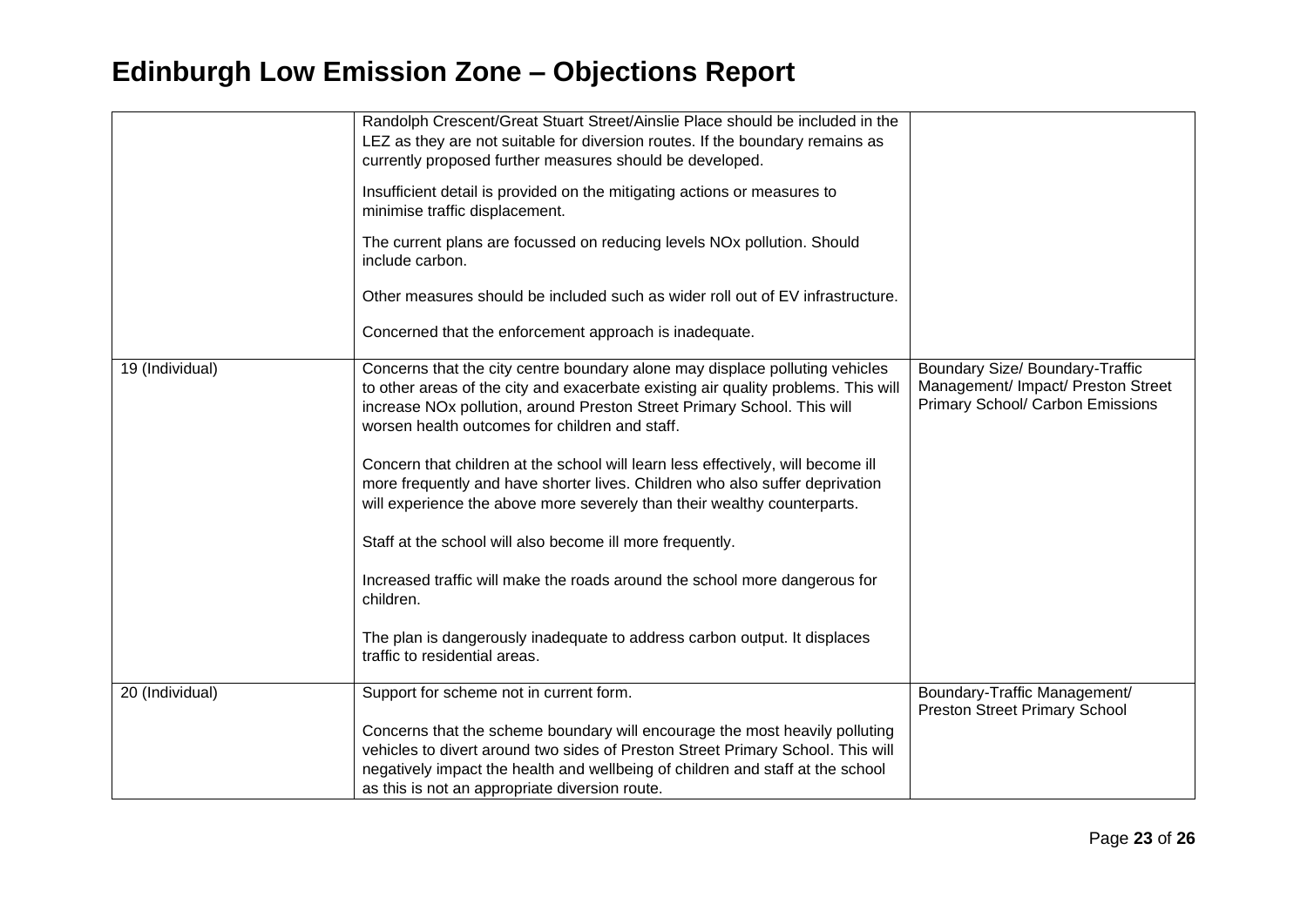| 21 (Individual) | Objecting due to the proposed scheme being too small to improve air quality<br>across the city                                                                                                                                                                                                                            | Boundary-Size/ Boundary-Traffic<br>Management/ Consultation/ West End                                 |
|-----------------|---------------------------------------------------------------------------------------------------------------------------------------------------------------------------------------------------------------------------------------------------------------------------------------------------------------------------|-------------------------------------------------------------------------------------------------------|
|                 | Concerned that the diversion route will increase pollution in those streets,<br>problematic for Moray Feu which is in World Heritage Site                                                                                                                                                                                 |                                                                                                       |
|                 | Believes Calton Hill should be included in the LEZ to prevent rat running, and<br>Leith/Corstorphine should be included as areas of high pollution                                                                                                                                                                        |                                                                                                       |
|                 | Believes whole urban area of city should be in LEZ                                                                                                                                                                                                                                                                        |                                                                                                       |
|                 | Also concerned about lack of consultation with communities in developing<br>proposed LEZ.                                                                                                                                                                                                                                 |                                                                                                       |
| 22 (Individual) | The LEZ will add to the existing traffic problems in the residential streets of the<br>West End resulting in an increase in traffic volumes traffic noise, and pollution.                                                                                                                                                 | Boundary-Size and Traffic<br>Management/ Wider issue of traffic<br>management due to city centre      |
|                 | Concerned that the Council did not consider other transport related projects<br>that are being constructed around the West End. Displacement of traffic is<br>causing a rat run through residential streets                                                                                                               | development/ West End                                                                                 |
|                 | Concern that the LEZ impact assessment focused on Palmerston Place and<br>Chester Street, so mitigations will be limited to these streets only. Concerned<br>also that there is no defined mitigation plan that will focus on the west end and<br>put residents before traffic.                                           |                                                                                                       |
|                 | There is a specific west end impact due to tram, City Centre West to East Link<br>(CCWEL) and LEZ so needs unique focus on mitigations. Asks for<br>consideration of a Low Traffic Neighbourhood (LTN) for West End.                                                                                                      |                                                                                                       |
| 23 (Individual) | Concerns that the boundaries are poorly sited and will have a detrimental<br>impact on the health, wellbeing and the rights of children due to the increased<br>polluting traffic diverted.                                                                                                                               | Boundary-Size/ Boundary-Traffic<br>Management/ Evidence Base/ Preston<br><b>Street Primary School</b> |
|                 | Concern that the IIA is inaccurate and understates the negative air quality and<br>health impact of the traffic diverted along the boundaries, particularly on<br>children attending Preston Street Primary School, or playing in greenspaces<br>(e.g. the Meadows) alongside the boundary streets (e.g. Melville Drive). |                                                                                                       |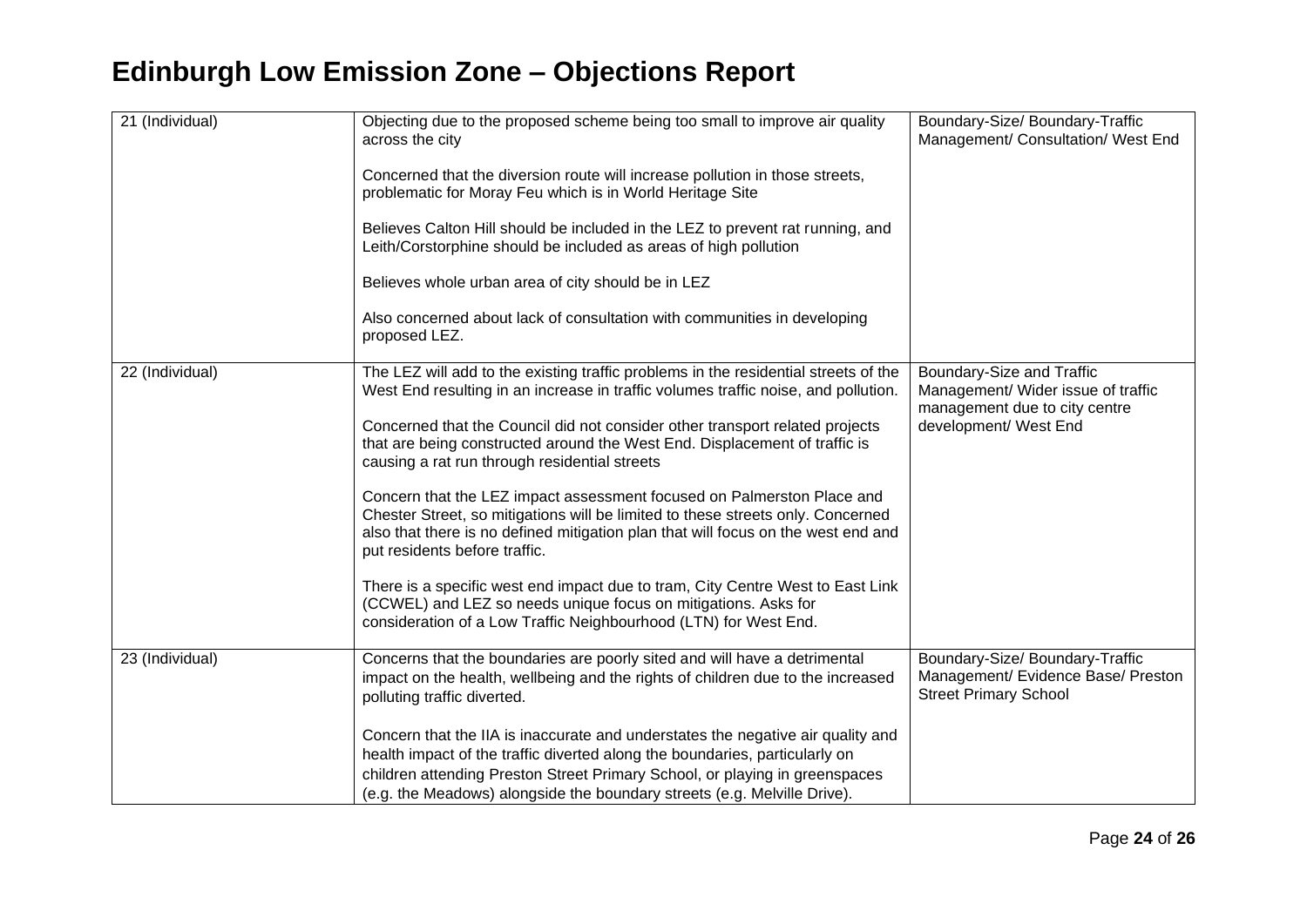|                                                          | Concern that the boundaries further entrench traffic patterns passing around<br>and through key greenspace, educational and play areas (e.g. Preston Street<br>Primary, the Meadows) making future modifications to remove all or most of<br>the traffic from these routes in the future more difficult.<br>Requesting for the scheme to be paused at this stage, a full Children's Rights<br>and Wellbeing Impact Assessment (CRWIA) carried out and boundaries<br>extended and redrawn to remove the most polluting traffic from areas where<br>children attend school or are known to play. |                                                                                                                                             |
|----------------------------------------------------------|------------------------------------------------------------------------------------------------------------------------------------------------------------------------------------------------------------------------------------------------------------------------------------------------------------------------------------------------------------------------------------------------------------------------------------------------------------------------------------------------------------------------------------------------------------------------------------------------|---------------------------------------------------------------------------------------------------------------------------------------------|
|                                                          | Concern that specific measures to mitigate against negative health impacts of<br>the children of Preston Street Primary are not acceptable or adequate. There<br>is no scientific air quality evidence that widened pavements would be enough<br>to protect the health and wellbeing of children and they would like to know<br>where the evidence to support this has been sourced.                                                                                                                                                                                                           |                                                                                                                                             |
| 24 (Organisation - West End<br><b>Community Council)</b> | Concerns that the LEZ will add to the existing traffic problems and pollution in<br>the West End. Concerns over traffic displacement onto residential streets, and<br>impact on Boundary streets (e.g. Palmerston Place and Chester Street).<br>Concerns that cumulative traffic impact from changes in the traffic network in                                                                                                                                                                                                                                                                 | Boundary-Traffic Management/<br>Enforcement/ Consultation/ Wider<br>issue of traffic management due to city<br>centre development/ West End |
|                                                          | the West end (g trams and CCWEL) are not been recognised and addressed.                                                                                                                                                                                                                                                                                                                                                                                                                                                                                                                        |                                                                                                                                             |
|                                                          | Concern that there is no defined mitigation plan to deal with the displacement<br>of traffic to West End residential streets. A more defined and detailed<br>mitigation plan covering all streets in the West End needs to be developed.<br>Propose the introduction a low traffic neighbourhood (LTN) in the West End.                                                                                                                                                                                                                                                                        |                                                                                                                                             |
|                                                          | Concern that consultation notices were only located on boundary streets,<br>those on surrounding streets not given same opportunity to raise an objection.                                                                                                                                                                                                                                                                                                                                                                                                                                     |                                                                                                                                             |
| 25 (Organisation - Living<br>Streets)                    | Objects due to previous comments during consultation not been addressed or<br>fully considered. Some of the issues (lack of effective enforcement) were<br>completely ignored and others (displacement of traffic into predominantly                                                                                                                                                                                                                                                                                                                                                           | Boundary-Size/ Boundary-Traffic<br>Management/ Enforcement/<br>Consultation/ West End/ Carbon<br>Emissions                                  |